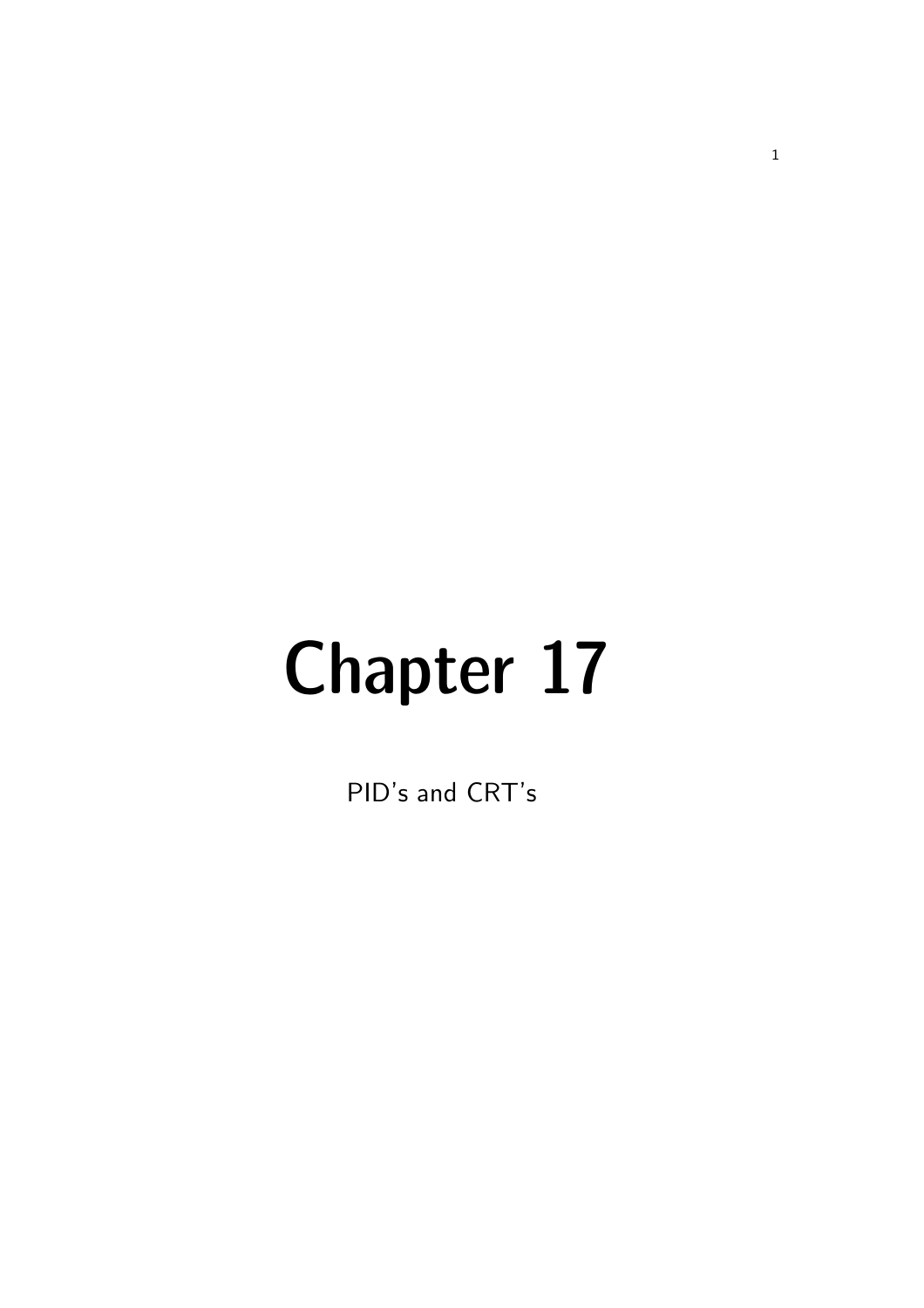# 17.I The Chinese Remainder Theorem, I.

We will state and prove the Chinese Remainder Theorem in 2 versions. First, as an existence (and uniqueness) theorem on solutions of simultaneous congruences. Then, as a structure theorem on quotient rings of a P.I.D.

"Ring" still means "commutative ring with 1".

**17.I.1 Definition:** Let  $I_1, I_2, \ldots, I_d$  be ideals of the ring R. The **product ideal**  $I_1 \cdot I_2 \cdot \ldots \cdot I_d$  is the ideal consisting of sums of products  $m_1 \cdot m_2 \cdot \ldots m_d$  with  $m_k \in I_k$ 

Obviously, the product of a set of ideals is itself an ideal. It is contained in each  $I_k$ , hence in their intersection, by the defining properties of ideals. If the ideals  $I_k$ are principal ideals,  $I_k = (m_k)$ , then, simply,  $I_1 \cdot I_2 \cdot \ldots I_d = (m_1 \cdot m_2 \cdot \ldots \cdot m_d)$ 

The product may be strictly contained in the intersection. This is illustrated by the simple example  $(4) \cdot (6) = (24)$ ,  $(4) \cap (6) = (12)$ . Note that  $12 = 6 \cdot 4/(6, 4)$ .

The typical situation in which to expect equality is given by the following definition.

**17.I.2 Definition:** The ideals  $I_1, I_2, \ldots, I_d$  are said to be **pairwise comaximal** if, for each  $i, j, i \neq j$ ,

 $I_i + I_j = R$ 

**17.I.3 Example:** In a P.I.D. R two ideals  $(m_1), (m_2)$  are comaximal if, and only if, the ideal generated by  $m_1$  and  $m_2$  contains 1, i.e., iff there are elements  $\alpha_1, \alpha_2 \in R$ with

$$
\alpha_1 m_1 + \alpha_2 m_2 = 1
$$

i.e., iff the  $m_i$  have no non-trivial common factor. (Bézout.)

From now on, we will assume that  $R$  is a P.I.D. Most of the results, and their proofs, hold for general commutative rings (with identity), mutatis mutandis.

**17.I.4 Lemma.** If the ideals  $I_k$  are pairwise comaximal, then

 $I_1 + I_2 \cdot \ldots \cdot I_d = R$ 

**Proof:** By our standing assumption, our ideals are principal,  $I_k = (m_k)$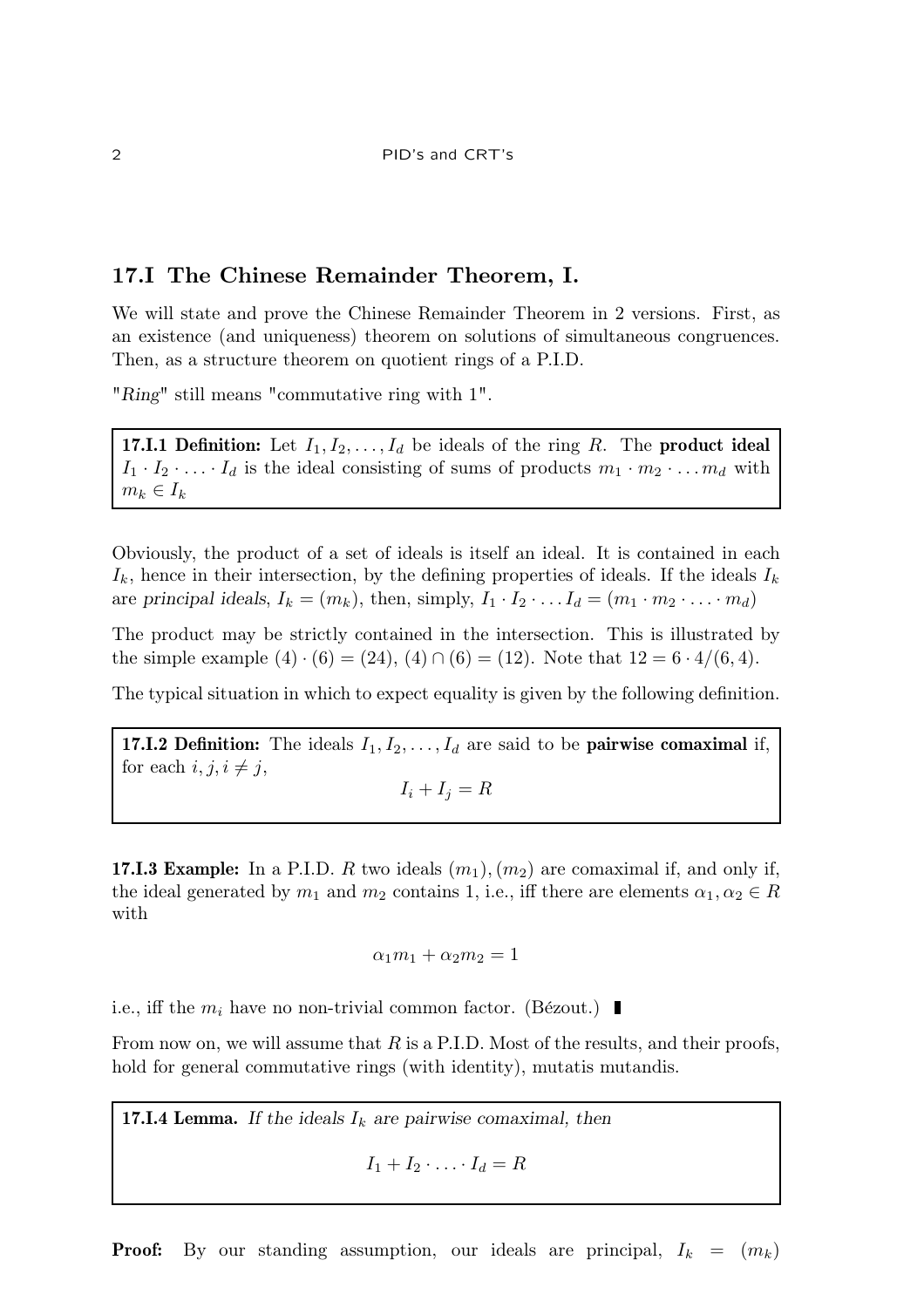$k = 1, 2, \ldots, d$ . By assumption there are elements  $\alpha_1, \ldots, \gamma_d$  with

$$
1 = \alpha_1 m_1 + \alpha_2 m_2
$$
  
\n
$$
1 = \beta_2 m_2 + \beta_3 m_3
$$
  
\n...  
\n
$$
1 = \gamma_1 m_1 + \gamma_d m_d
$$

(two terms in each right member) Multiplying left and right members we get

$$
1 = (\text{lots of terms}) \cdot m_1 +
$$
  
+  $\alpha_2 \beta_3 \cdots \gamma_d (m_2 m_3 \cdots m_d)$   
 $\in (m_1) + (m_2 m_3 \cdots m_d)$ 

 $\blacksquare$ 

Of course! If  $m_1$  has no non-trivial factor in common with the other  $m_k$ 's then it has none in common with their product. But I wish to avoid divisibility theory.

17.I.5 Theorem. Same assumptions. Then  $I_1 \cap I_2 \cap \ldots \cap I_d = I_1 \cdot I_2 \cdot \ldots \cdot I_d$ 

**Proof:** We start first with the case  $d = 2$  and the identity

```
a_1m_1 + a_2m_2 = 1
```
Pick any  $x = p_1 m_1 = p_2 m_2 \in (m_1) \cap (m_2)$ . Then

$$
x = x(a_1m_1 + a_2m_2)
$$
  
=  $xa_1m_1 + xa_2m_2$   
=  $p_2m_2a_1m_1 + p_1m_1a_2m_2$   
=  $a_1p_2m_1m_2 + a_2p_1m_1m_2$   
=  $(a_1p_2 + a_2p_1)m_1m_2$ 

i.e.,

$$
(m_1)\cap(m_2)\subset(m_1m_2)
$$

and we have already noted that the reverse inclusion is trivial.

The general case proceeds by induction on the number of ideals. The induction assumption, and then the case  $d = 2$ , yield

$$
I_1 \cap (I_2 \cap \ldots \cap I_d) = I_1 \cap (I_2 \cdot \ldots \cdot I_d)
$$

$$
= I_1 \cdot I_2 \cdot \ldots \cdot I_d
$$

where we also used that  $I_1$  and  $I_2 \cdots I_d$  are comaximal, by the lemma.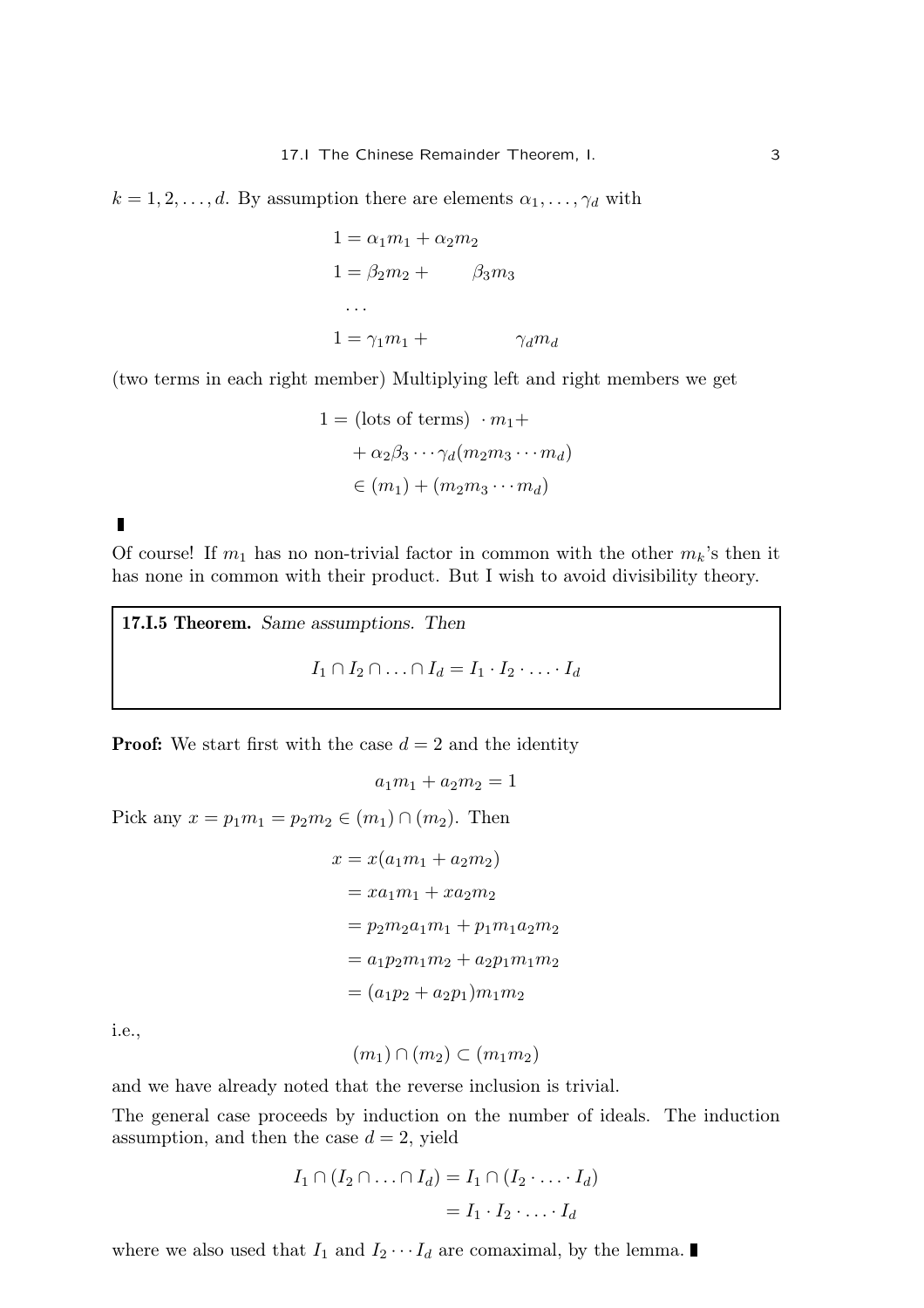**17.I.6 Theorem.** Chinese Remainder Theorem I. Let  $a_i$ ,  $i = 1, 2, ..., d$ , and  $m_i, i = 1, 2, \ldots, d$  be given elements of R, with the ideals  $(m_i)$  pairwise comaximal. Then the system of simultaneous congruences

```
x \equiv a_1 \pmod{m_1}x \equiv a_2 \pmod{m_2}. . .
x \equiv a_d \pmod{m_d}
```
has a unique solution modulo  $m_1m_2\cdots m_d$ , i.e., the general solution is of the form

$$
x = x_0 + rm_1m_2\cdots m_d; \ r \in R
$$

**Proof:** Existence: It is enough to solve, for each fixed  $i$ , the system

$$
x_i \equiv \delta_{ij} \pmod{m_j}, j = 1, 2, \ldots, d
$$

 $(\delta_{ij} := 1 \text{ if } i = j, \delta_{ij} = 0 \text{ otherwise}, \text{ "Kronecker delta")}$ 

The system of the statement above is then satisfied by  $x = \sum_{i=1}^{d} a_i x_i$  (superposition, exercise).

For notational convenience we consider only  $i = 1$ :

$$
x_1 \equiv 1 \pmod{m_1}
$$
  

$$
x_1 \equiv 0 \pmod{m_j}, \ j \neq 1
$$

By lemma I.4. we have

$$
(m_1)+(m_2\cdot\ldots\cdot m_d)=(1)
$$

so there are elements  $b_1, b_2 \in R$  satisfying

$$
b_1m_1+b_2(m_2\cdots m_d)=1
$$

Obviously,  $x_1 = b_2(m_2 \cdots m_d)$  does it!

Uniqueness: If x, x' are two solutions, then we have  $x - x' \equiv a_j - a_j = 0 \pmod{m_j}$ ,  $\forall j$ , i.e.,  $x - x'$  belongs to the intersection of the  $(m_j)$ , hence to their product, by comaximality.

**17.I.7 Example:** Let  $R = k[X]$ , k a field,  $m_i = (X - x_i)$ ,  $i = 1, 2, ..., d$  where the  $x_i$  are distinct elements of the field k. Let  $y_i$ ,  $i = 1, 2, ..., d$  be given elements of k. We have

$$
p(X) \equiv y_i \pmod{(X - x_i)}
$$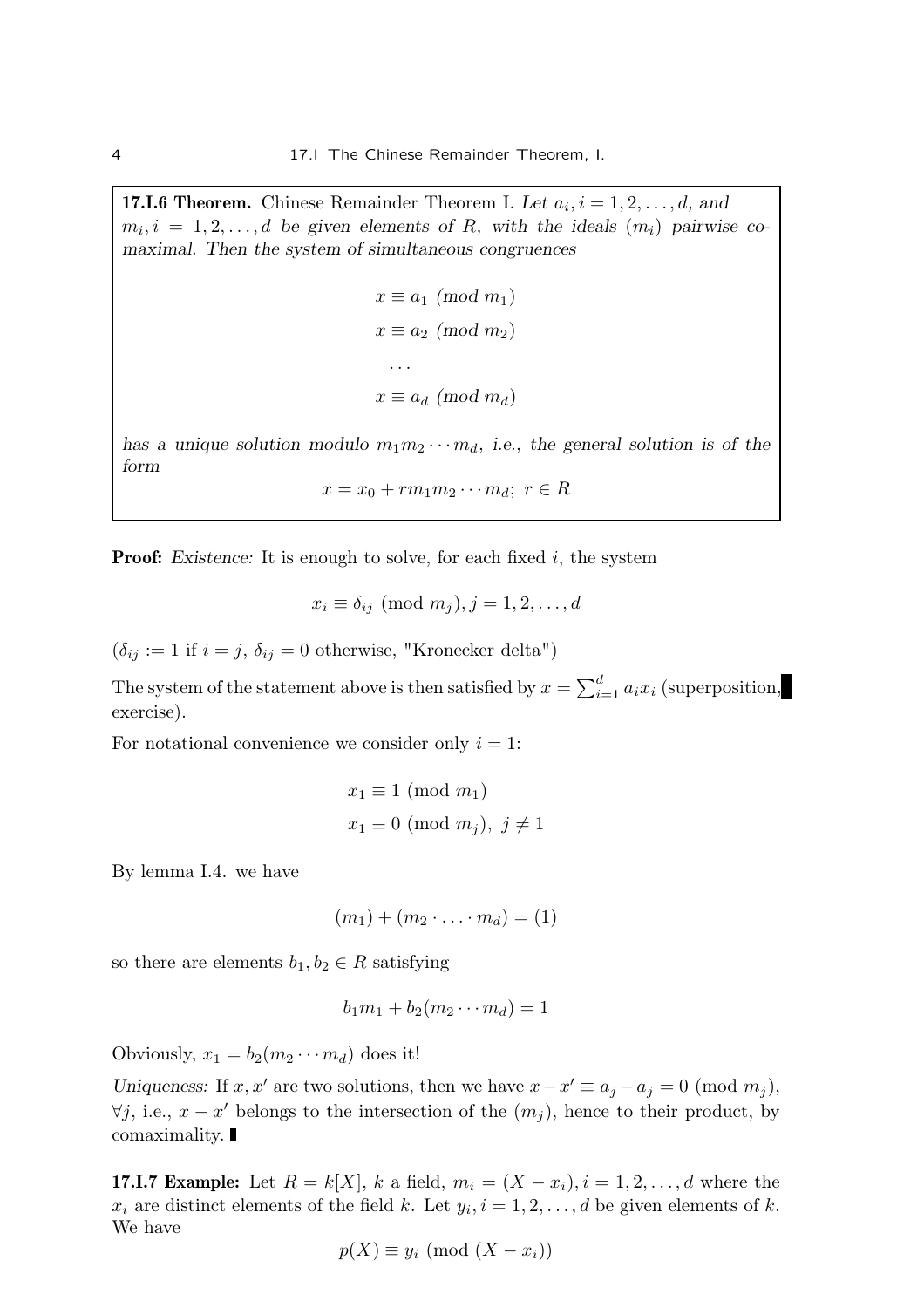iff, for some  $q(X) \in k[X]$ ,  $p(X) = q(X)(X - x_i) + y_i$ , i.e., iff  $p(x_i) = y_i$ . The solution to

$$
p_1(X) \equiv 1 \pmod{(X - x_1)}
$$
  

$$
p_1(X) \equiv 0 \pmod{(X - x_j)}, j \neq 1
$$

is easily found. By the second line above  $p_1$  must be a constant multiple of  $(X - x_2)(X - x_3) \cdots (X - x_n)$ . By the first we must have  $p_1(x_1) = 1$  which gives us the value of the constant. We find

$$
p_1(X) = \frac{(X - x_2) \cdots (X - x_d)}{(x_1 - x_2) \cdots (x_1 - x_d)} = \frac{q_1(X)}{q_1(x_1)}
$$

where  $q_1(X) = q(X)/(X - x_1); q(X) = (X - x_1) \cdots (X - x_d)$ Introducing

$$
q_i(X) = \frac{q(X)}{(X - x_i)}, \quad i = 1, 2, \dots, d
$$

we similarly find (on replacing 1 by  $i$ ) that the system

 $p_i(X) \equiv \delta_{ij} \pmod{(X - x_i)}, j = 1, 2, \ldots, d$ 

is satisfied by

$$
p_i(X) = \frac{q_i(X)}{q_i(x_i)}
$$

so the general system

$$
p(X) \equiv y_i \pmod{(X - x_i)}
$$

has the solution

$$
p(X) = \sum_{i=1}^{d} y_i \frac{q_i(X)}{q_i(x_i)}
$$

Since the system is uniquely solvable modulo  $q(X)$ , by the theorem, and the degree of q is d, this is the unique polynomial of degree  $\leq d-1$ , satisfying  $p(x_i) = y_i, i = 1, 2, \dots, d.$ 

This is Lagrange's Interpolation Formula.

The reader may wish to check that  $q_i(x_i) = q'(x_i)$  (formal derivative) and that division of both members by  $q(X)$  yields the well-known partial fractions decomposition of  $p(X)/q(X)$ .

17.I.8 Example: Another interpolation example. What does it mean to solve the system

$$
f(X) \equiv px + q \pmod{(X - a)^{2}}
$$

$$
f(X) \equiv rx + s \pmod{(X - b)^{2}}
$$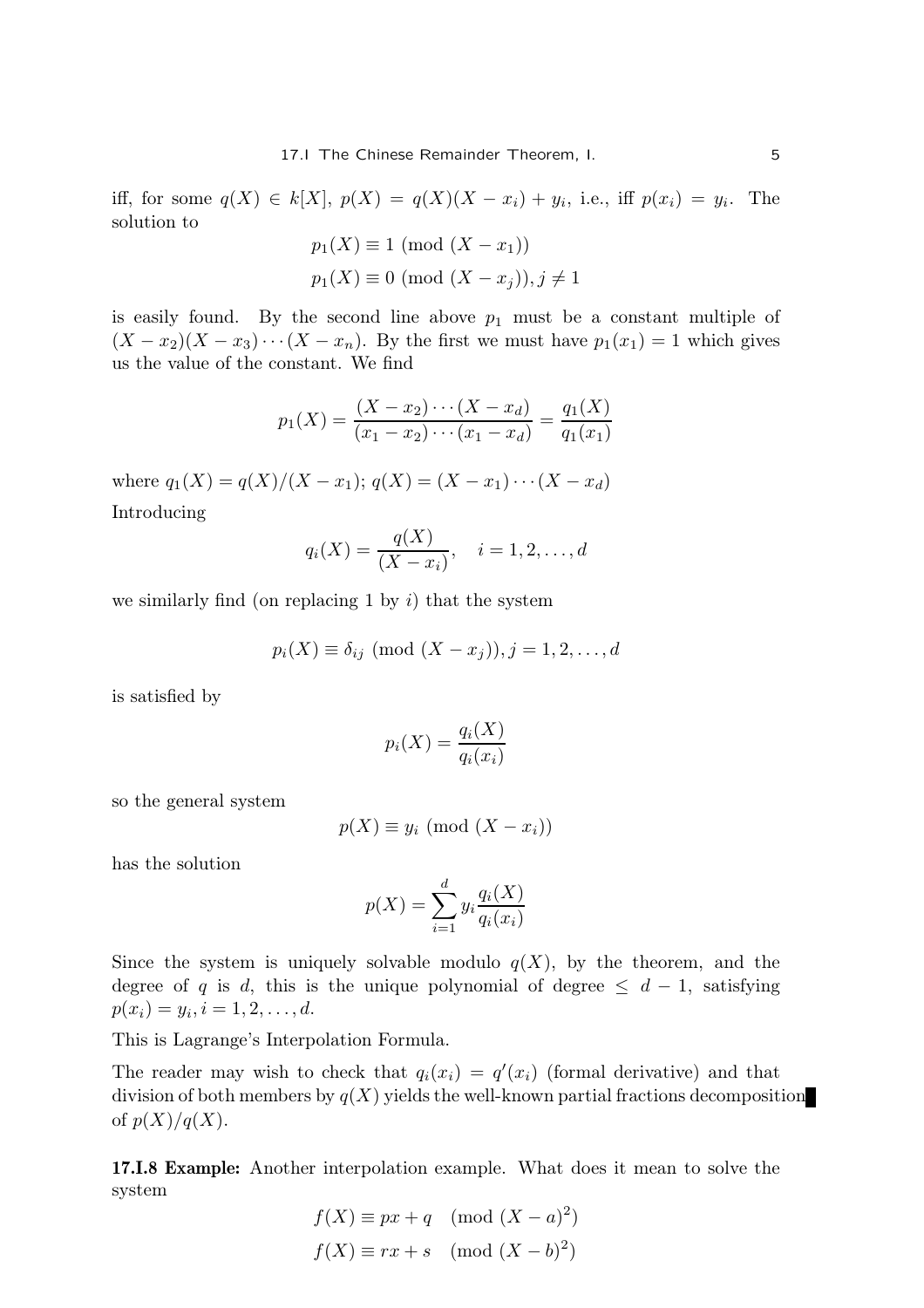where  $a, b \in k$ ,  $a \neq b$ ? Writing  $px + q = p(X - a) + (q + pa) =: p(X - a) + t$  we see that the first congruence reads

$$
f(X) = t + p(X - a) + g(X)(X - a)^2
$$

Substituting  $X = a$  we get  $t = f(a)$ . Differentiating (a purely formal operation in an arbitrary field) and substituting  $X = a$  again (details left to the reader) we get  $f'(a) = p$  which should surprise no one. The system obviously satisfies the assumptions of the C.R.T. since  $(X - a)^2$  and  $(X - b)^2$  have no non-trivial factor in common. So it has a solution, proving the existence of a polynomial with given values and first derivatives at two given points.

By the uniqueness part of the C.R.T.,  $f(X)$  is uniquely determined modulo  $(X-a)^2(X-b)^2$ , so may be chosen of degree  $\leq$  3, since any solution may be reduced modulo  $(X - a)^2(X - b)^2$  using polynomial division.

More generally, given field elements  $a_i, i = 1, 2, \ldots k$ , no two equal, and polynomials  $g_i(X - a_i)$  of degrees  $d_i - 1$ ,  $\sum d_i = d + 1$ , we can solve the system

$$
f(X) \equiv g_i(X - a_i) \pmod{(X - a_i)^{d_i}}
$$
  $i = 1, 2, ..., k$ 

to find a polynomial f, of degreee  $\leq d$ , with prescribed Taylor expansions (of prescribed degrees) at the  $a_i$ , as long as the number of interpolation data (number of given values) sum up to the degreee of f plus 1 (note that f has  $d+1$  coefficients).

An important use of the C.R.T. is fast polynomial and integer arithmetic. Everything is reduced modulo a suitably large integer (or polynomial) and further reduced modulo its various primary factors (powers of irreducible factors). The C.R.T. then helps us reconstruct the solution from its residues. See, e.g., Lidl-Pilz, Applied Abstract Algebra. (Springer Undergraduate Texts in Mathematics).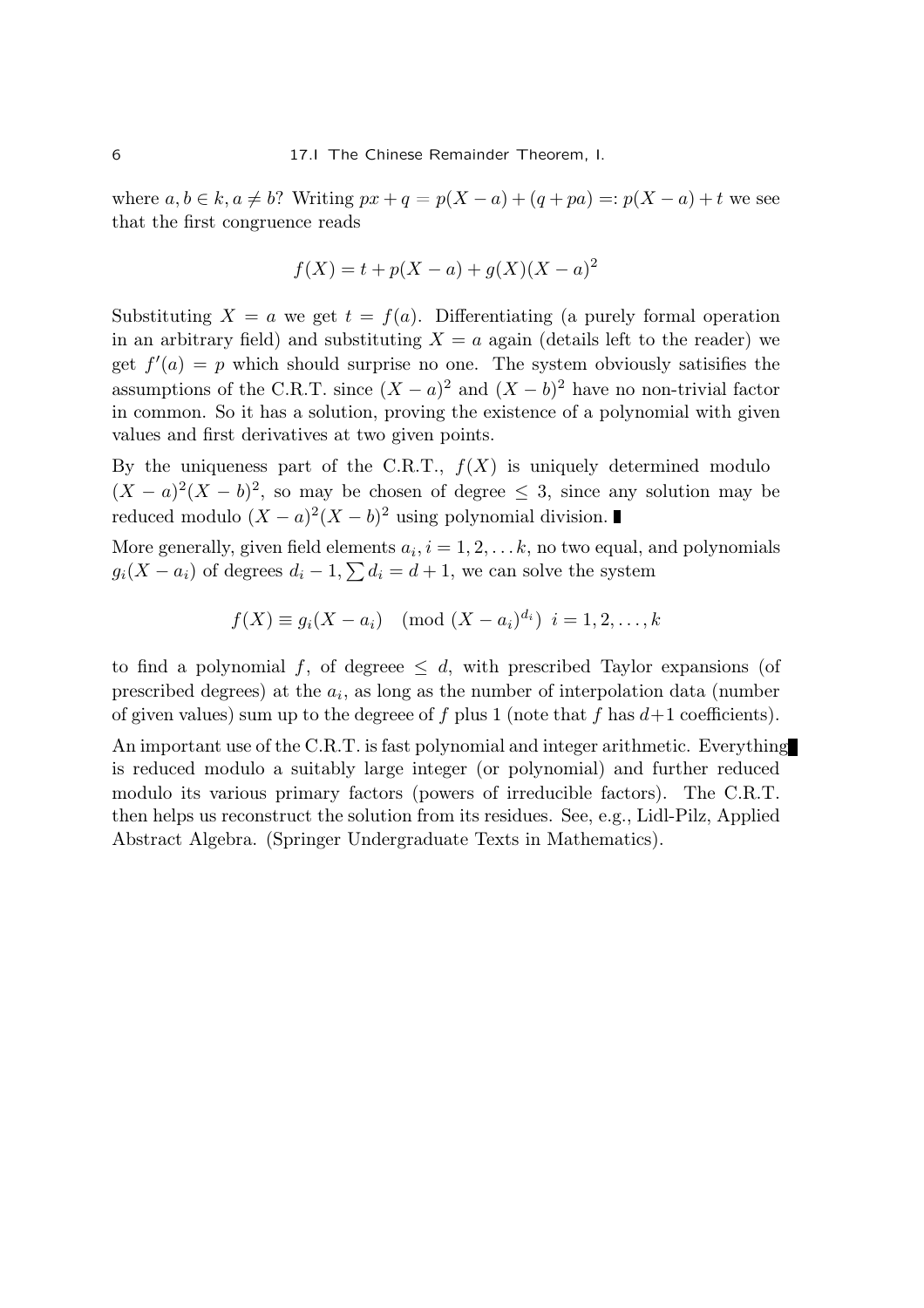# 17.II . The Chinese Remainder Theorem, II.

First we define a recipe for forming big rings from smaller ones.

**17.II.1 Definition:** Let  $R_1, R_2, \ldots, R_d$  be rings. We define their **direct sum** 

$$
R = R_1 \oplus R_2 \oplus \cdots \oplus R_d = \oplus_{i=1}^d R_i
$$

to be the set of d-tuples  $(r_1, r_2, \ldots, r_d)$ , with componentwise addition and multiplication, i.e.,

$$
(r_1,...,r_d) + (s_1,...,s_d) = (r_1 + s_1,...,r_d + s_d)
$$

$$
(r_1,\ldots,r_d)\cdot(s_1,\ldots,s_d)=(r_1s_1,\ldots,r_d s_d)
$$

It is easy to check that this definition turns  $R$  into a ring with zero element  $(0, 0, \ldots, 0)$  and identity element  $1 = (1, 1, \ldots, 1)$ . Obviously, the elements  $(0, 0, \ldots, r_j, \ldots, 0)$ , with zeros in all positions except the jth, form a subring isomorphic to  $R_j$ , with identity element  $e_j = (0, 0, \ldots, 1, \ldots, 0)$ . We will use the notation  $R_j$ for this subring, too.

The  $e_j$ :s satisfy  $e_j^2 = e_j$ , i.e., they are idempotent. Furthermore  $i \neq j \Rightarrow e_i e_j = 0$ and  $1 = e_1 + e_2 + \cdots + e_d$ . We say that the  $e_i$  form a complete system of orthogonal idempotents for R.

Each subring  $R_i$  is not only a subring but an ideal, as well, since it is obviously closed under multiplication by elements of R:

$$
(r_1, \ldots, r_j, \ldots, r_d)(0, \ldots, 0, s_j, 0, \ldots, 0) = (0, \ldots, 0, r_j s_j, 0, \ldots, 0)
$$

It is generated, over R, by  $e_j$ ;  $R_j = Re_j$ .

The ideal sum of all  $R_i$ 's but one,  $R_j$  say, consists of all elements with a zero in the j:th position.:

$$
(r_1,\ldots r_{j-1},0,r_{j+1},\ldots,r_d)
$$

We denote this ideal by  $I_i$ . It is easy to see that

$$
R/I_j \simeq R_j
$$

Simply define a surjective homomorphism  $R \to R_j$  by  $(r_1, \ldots, r_d) \to r_j$  and note that the kernel equals  $I_i$ .

So the  $R_i$  enter our construction simultaneously as subrings, ideals, and quotient rings.

17.II.2 Theorem. Chinese Remainder Theorem, version II. R still a P.I.D. Let the ideals  $I_j = (m_j), j = 1, 2, ..., d$  be pairwise comaximal. Then we have an isomorphism

 $R/(I_1 \cap ... \cap I_d) = R/(I_1 \cdots I_d) \simeq \bigoplus_{j=1}^d R/I_j$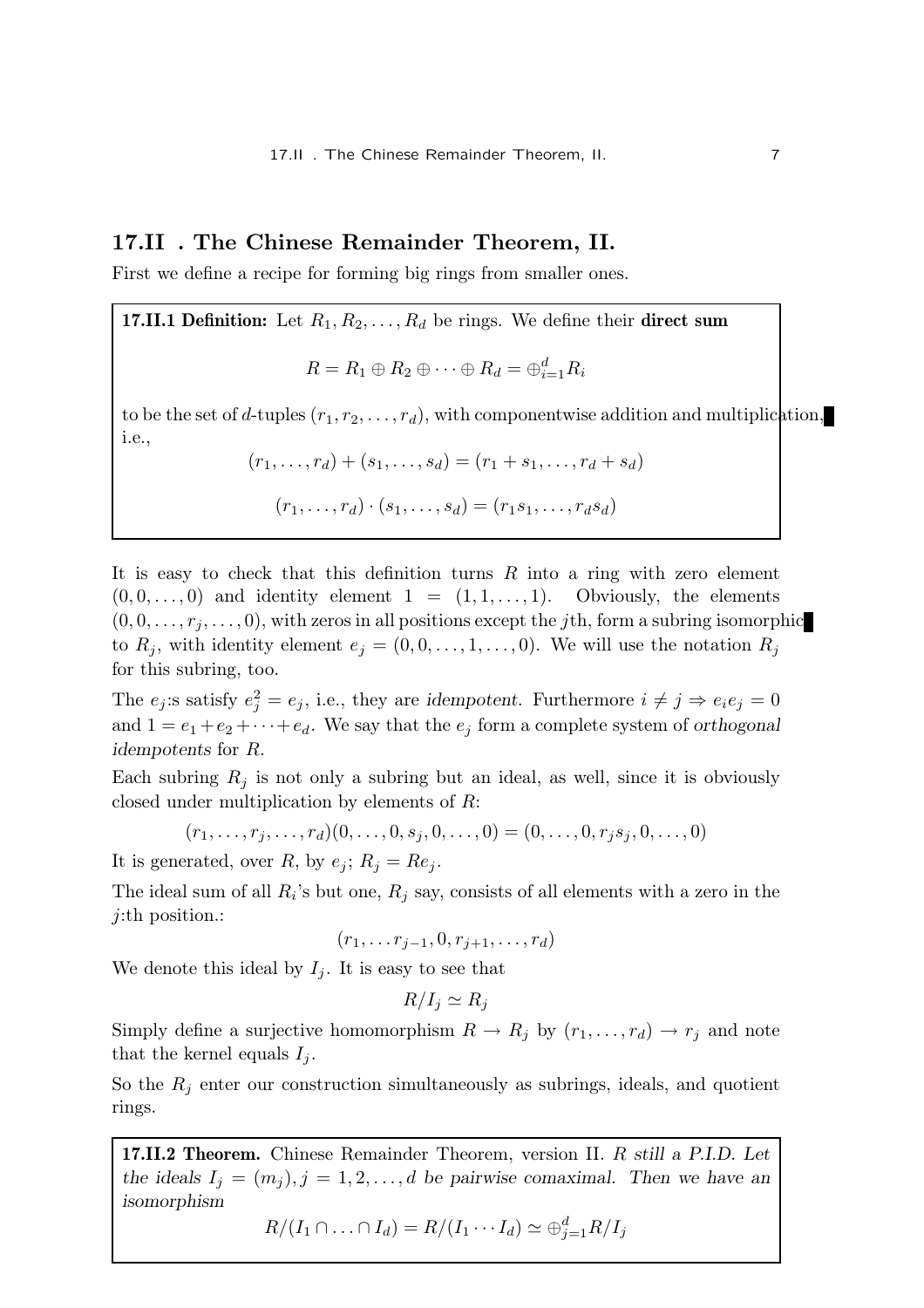Proof: Define

$$
\varphi: R \to \oplus_{j=1}^d R/I_j
$$

by

$$
\varphi(r)=(r+I_1,r+I_2,\ldots,r+I_d)
$$

 $\varphi$  is trivially a homomorphism. Its kernel is, equally trivially,  $I := I_1 \cap ... \cap I_d$ , so  $\varphi$  induces an *injection* 

$$
R/I \to \bigoplus_{j=1}^{d} R/I_j =: S
$$

So we still have to prove surjectivity. Pick any

$$
s = (r_1 + I_1, r_2 + I_2, \dots, r_d + I_d) \in S
$$

We wish to find an  $r \in R$  mapping to s under  $\varphi$ . We want

$$
\varphi(r) = (r + I_1, r + I_2, \dots, r + I_d) = (r_1 + I_1, r_2 + I_2, \dots, r_d + I_d)
$$

so we must solve the system of congruences

$$
r \equiv r_i \pmod{m_i}, \ i = 1, 2, \dots, d
$$

This is possible by the first version of the C.R.T.  $\blacksquare$ 

We saw above that  $S$  possesses a full set of orthogonal idempotents  $e'_{j}, j = 1, 2, \ldots, d, 1 = e'_{1} + \cdots + e'_{d}$ . By the isomorphism just proved, this must hold for  $R/I$  too. Let  $e_j$  denote the pre-images of the  $e'_j$  under  $\varphi$ . Then  $1 = e_1 + \cdots + e_d$ and we can view  $R/I$  as the direct sum of the subrings (or ideals)  $(R/I)e_i$ .

The inverse isomorphism

$$
\varphi^{-1}:\quad \oplus_j R/I_j\to R/I
$$

is given by

$$
\varphi^{-1}(r_1,\ldots,r_d)=\sum_j r_j e_j,
$$

check this. It is instructive, although not necessary, to check the homomorphism properties of the inverse, just to get the right feeling for the role of idempotents.

**17.II.3 Example:** let k be field, and  $x_i$ ,  $i = 1, 2, ..., d$  distinct elements of k. Let  $q(X) = (X - x_1) \cdots (X - x_d)$ , and  $q_i(X) = q(X)/(X - x_i)$ . Then the C.R.T., version II, shows that

$$
k[X] \stackrel{\sim}{=} \bigoplus_{i=1}^d k[X]/(X - x_i)
$$

by an isomorphism sending a polynomial to its residue classes modulo  $(X - x_i)$ . By Example I.7., of the previous section, this mapping is essentially an evaluation mapping sending each polynomial to its values at the  $x_i$ .

We checked above that the system of congruences (for fixed  $i$ ):

$$
p_i(X) \equiv \delta_{ij} \pmod{(X - x_j)}, \quad j = 1, 2, \dots, d
$$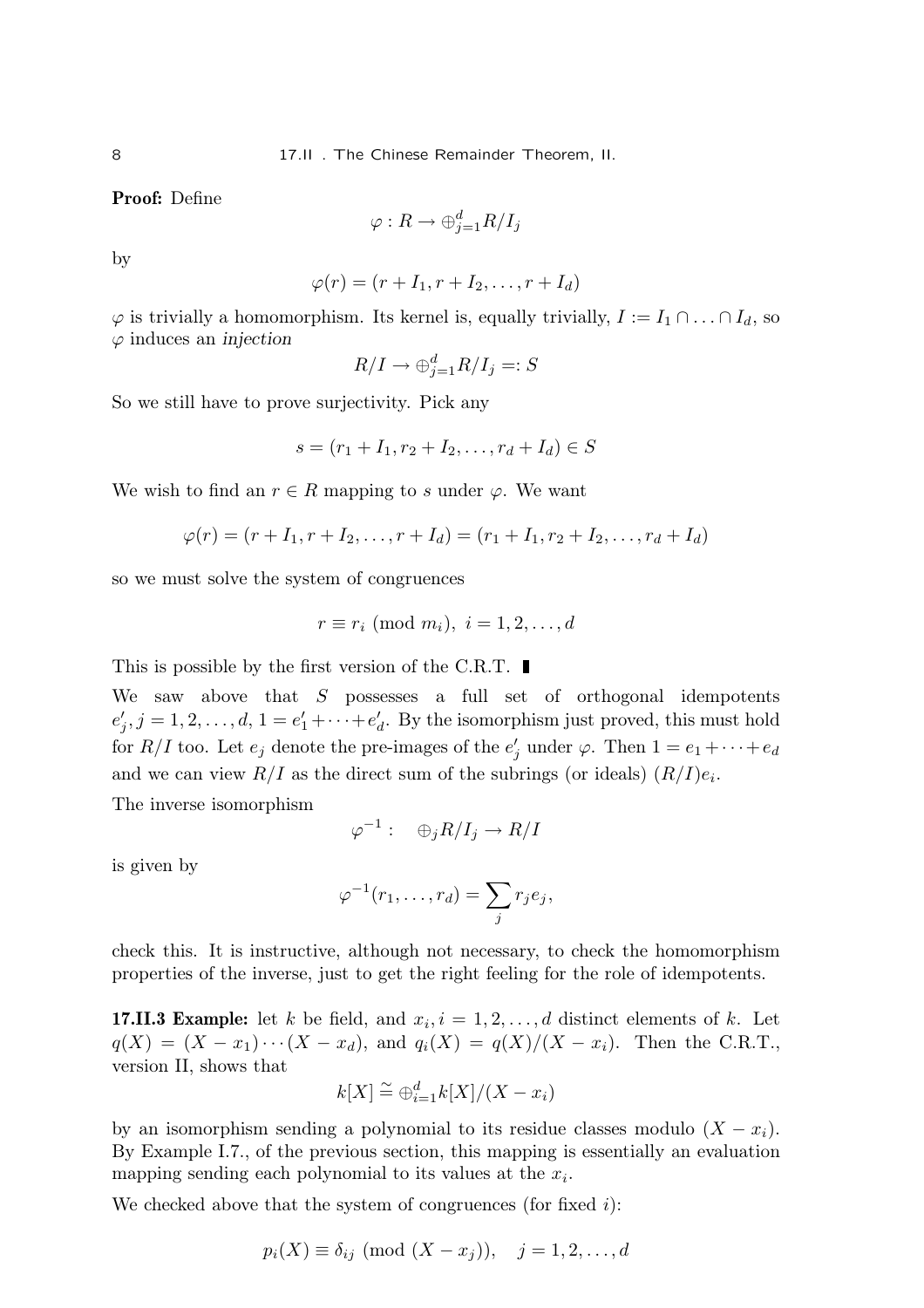is satisified by

$$
p_i(X) = \frac{q_i(X)}{q_i(x_i)}, \quad i = 1, 2, \dots d
$$

By the proof

$$
\varphi(p_i)=(0,0,\ldots 1,\ldots 0)=e_i'
$$

with the "1" in the *i*:th position. Being preimages of the idempotents  $e'_i$ , they are a full set of orthogonal idempotents for the ring  $k[X]/(q(X))$ . I leave it as an exercise to check, directly, that

$$
p_1(X) + \cdots + p_d(X) \equiv 1 \pmod{q(X)}
$$
  

$$
p_i(X)p_j(X) \equiv \delta_{ij}p_i(X) \pmod{q(X)}
$$

You need only check equality of both members at the zeros of  $q(X)$  (why?).

The reader is invited to investigate the last example of the previous section in a similar manner.

17.II.4 Example: Let us illustrate the statement

$$
\mathbf{Z}/(15) \simeq \mathbf{Z}/(3) \oplus \mathbf{Z}/(5)
$$

By the proof of the C.R.T., the isomorphism is given by the mapping

$$
\varphi(n + (15)) = (n + (3), n + (5))
$$

sending a class modulo 15 to the pair of the corresponding classes modulo 3 and 5. The kernel consists of all classes  $n + (15)$  where n belongs to both (3) and (5), hence is divisible by 3 and 5, hence is divisible by 15, i.e., the kernel consists of the zero class, whence  $\varphi$  is injective.

Surjectivity follows directly from this fact, and the fact that both members have 15 elements.

The general theory provides us with a complete orthogonal set of idempotents  $e_i, i = 1, 2; 1 = e_1 + e_2$ , mapping to the idempotents  $(1, 0), (0, 1)$ . They are found, on solving the systems

$$
x \equiv 1 \pmod{3}
$$

$$
x \equiv 0 \pmod{5}
$$

$$
y \equiv 0 \pmod{3}
$$

$$
y \equiv 1 \pmod{5}
$$

to be

and

$$
e_1=\overline{10},e_2=\overline{6}
$$

(classes modulo 15). Check that

 $10^2 \equiv 10 \pmod{15}$ ;  $6^2 \equiv 6 \pmod{15}$ ;  $10 \cdot 6 \equiv 0 \pmod{15}$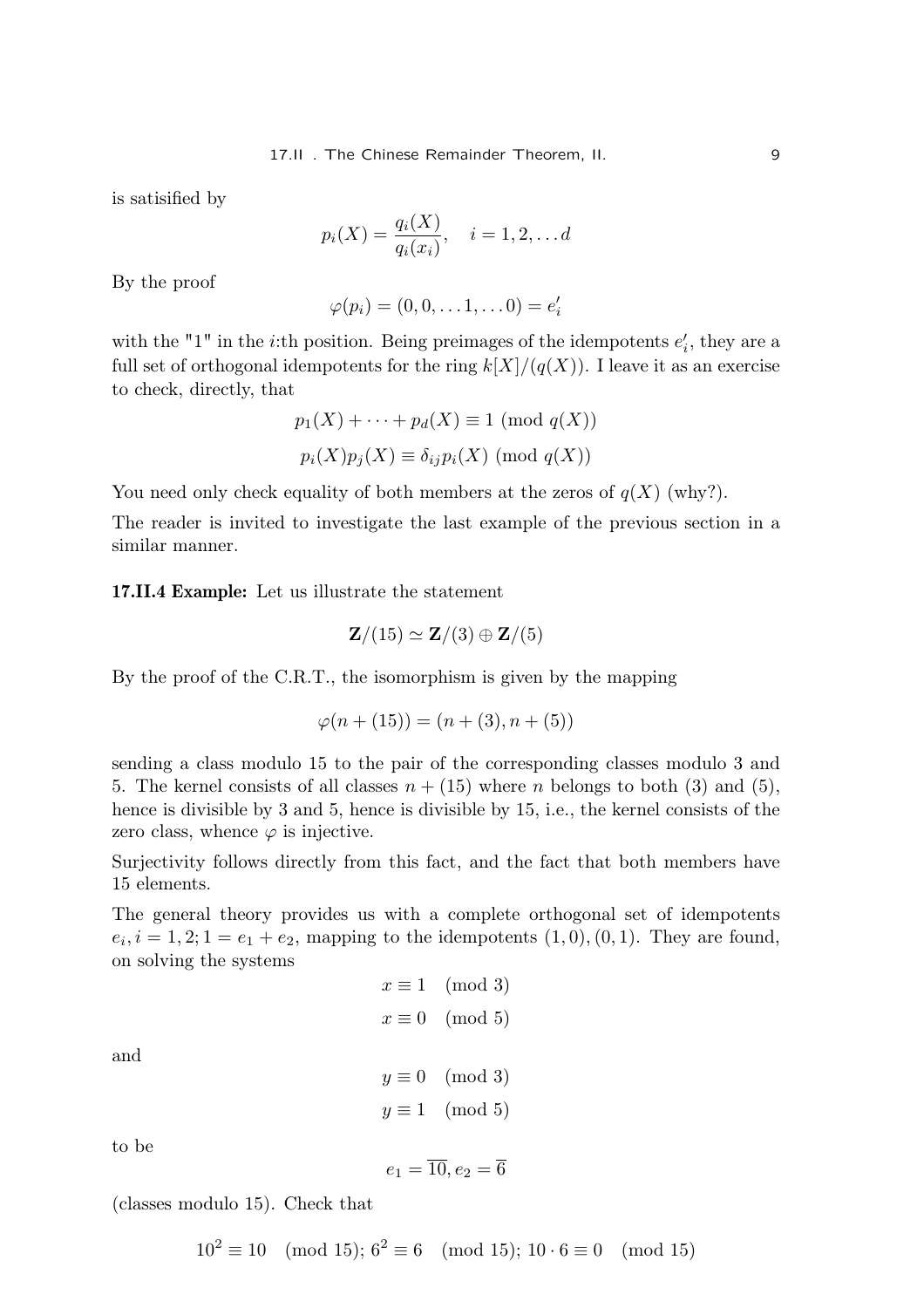Each element in

$$
\mathbf{Z}/(3) \oplus \mathbf{Z}/(5)
$$

may be written

 $(m+(3), n+(5))$ 

where  $m$  and  $n$  are uniquely determined modulo 3 and 5, respectively, so we may assume  $m = 0, 1, 2, n = 0, 1, 2, 3, 4.$ 

By the C.R.T.- isomorphism the corresponding statement holds in  $\mathbb{Z}/(15)$ : each element may be written, in a unique manner, as

$$
\overline{m}e_1 + \overline{n}e_2 = \overline{m}\overline{10} + \overline{n}\overline{6}
$$

with  $m = 0, 1, 2, n = 0, 1, 2, 3, 4$ . In particular,  $e_1 + e_2 = \overline{10} + \overline{6} = \overline{16} = \overline{1}$ Note, for instance, that

$$
(\overline{m}e_1 + \overline{n}e_2)(\overline{p}e_1 + \overline{q}e_2) =
$$

$$
\overline{m}\overline{p}e_1 + \overline{n}\overline{q}e_2
$$

This has an amusing representation in a  $3 \times 5$ -matrix. If we number the rows and columns from 0 to 2, and 0 to 4, respectively, we can represent the class of  $m \cdot 10 + n \cdot 6$  as the element in position  $(m, n)$ .

We immediately find the elements  $\overline{k} = k \cdot \overline{1} = k \cdot (e_1 + e_2) = \overline{k \cdot 10 + k \cdot 6}, k = 0, 1, 2,$ in positions  $(0, 0), (1, 1), (2, 2)$ :

$$
\left(\begin{array}{cccc} 0 & ? & ? & ? & ? \\ ? & 1 & ? & ? & ? \\ ? & ? & 2 & ? & ? \end{array}\right)
$$

Next in line is  $\overline{3} = \overline{3}(e_1 + e_2) = \overline{0}e_1 + \overline{3}e_2$  in position  $(0, 3)$ :

$$
\left(\begin{array}{cccc} 0 & ? & ? & 3 & ? \\ ? & 1 & ? & ? & ? \\ ? & ? & 2 & ? & ? \end{array}\right)
$$

You have guessed the pattern: we proceed along the diagonal until we hit the bottom of a column. We then move to the top of the next column and move along a new diagonal:

$$
\left(\begin{array}{cccc} 0 & ? & ? & 3 & ? \\ ? & 1 & ? & ? & 4 \\ ? & ? & 2 & ? & ? \end{array}\right)
$$

Similarly, on hitting the right wall of the matrix, we move on to the beginning of the next row obtaining

$$
\left(\begin{array}{cccc} 0 & ? & ? & 3 & ? \\ ? & 1 & ? & ? & 4 \\ 5 & ? & 2 & ? & ? \end{array}\right)
$$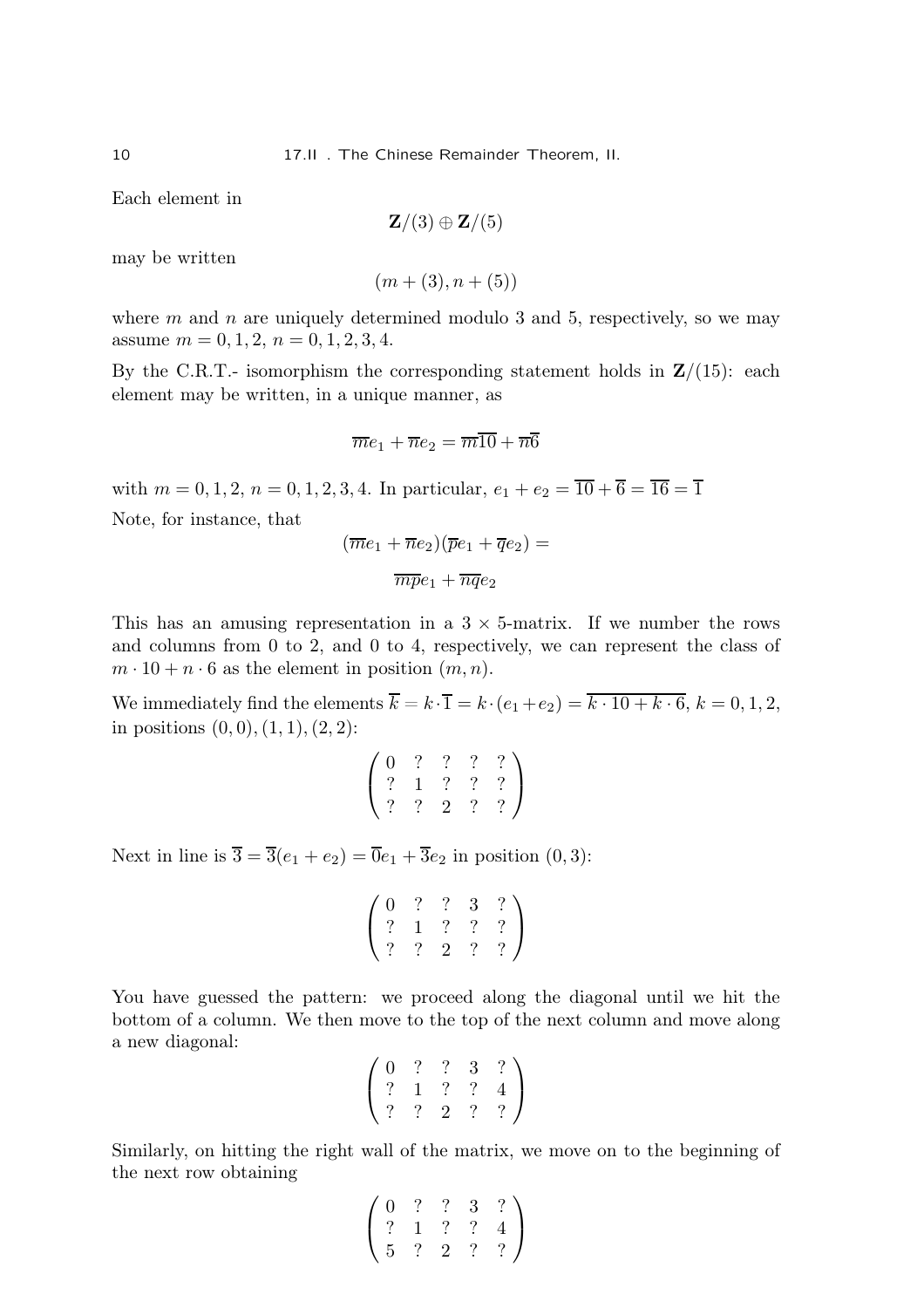Once again we hit the bottom of a column and move to the top of the next one. And so on.

We finally wind up with

$$
\left(\begin{array}{cccc}\n0 & \frac{6}{12} & 12 & 3 & 9 \\
\frac{10}{5} & 11 & 7 & 13 & 4 \\
11 & 2 & 8 & 14\n\end{array}\right)
$$

Reading off the  $(1,0)$  and  $(0,1)$  elements we find our idempotents!

The first row consists of multiples of 6, modulo 15, the first column of multiples of 10, modulo 15.

Each element in the matrix is the sum of the first element in the same column and the first element in the same row, which is exactly what our direct sum decomposition states, quite concretely.

It might be easier to perceive the pattern if you extend the matrix periodically vertically as well as horizontally

|  | $(0 \t 6 \t 12 \t 3 \t 9 \t 0 \t 6 \t 12 \t 3 \t 9 \t )$                          |  |  |  |  |  |
|--|-----------------------------------------------------------------------------------|--|--|--|--|--|
|  | $\begin{bmatrix} 10 & 1 & 7 & 13 & 4 & 10 & 1 & 7 & 13 & 4 & \dots \end{bmatrix}$ |  |  |  |  |  |
|  | $\begin{bmatrix} 5 & 11 & 2 & 8 & 14 & 5 & 11 & 2 & 8 & 14 & \dots \end{bmatrix}$ |  |  |  |  |  |
|  | $\begin{bmatrix} 0 & 6 & 12 & 3 & 9 & 0 & 6 & 12 & 3 & 9 & \dots \end{bmatrix}$   |  |  |  |  |  |
|  | 10   1   7   13   4   10   1   7   13   4                                         |  |  |  |  |  |
|  | $\begin{bmatrix} 5 & 11 & 2 & 8 & 14 & 5 & 11 & 2 & 8 & 14 & \dots \end{bmatrix}$ |  |  |  |  |  |
|  | $\bigcup \cdots \bigcup \cdots$                                                   |  |  |  |  |  |

This representation or interpretation of the C.R.T. is at the basis of the so-called Good-Thomas algorithm for Finite Fourier Transforms.

**★17.II.5 Example:** There is another useful bijection between  $\mathbf{Z}/(3) \oplus \mathbf{Z}/(5)$  and  $\mathbf{Z}/(15)$ , this time more conveniently defined in the opposite direction. Namely,

$$
\psi(m + (3), n + (5)) = 5(m + (3)) + 3(n + (5)) + (15) = 5m + 3n + (15)
$$

 $\psi$  is well-defined and injective. Indeed

$$
\overline{5m+3n}=\overline{0}
$$

implies that  $5m + 3n$  is divisible by 15, hence a fortiori by 3; hence 5m, hence also m, is divisible by 3 and, in the same manner,  $n$  is divisible by 5. Again, "injective" implies "surjective".

Or we might prove surjectivity first, using the fact that every integer  $p$  can be written  $p = 5m + 3n$ , by Bézout's Identity (5 and 3 being relatively prime).

However,  $\psi$  is not a ring homomorphism since it only maps sums to sums, not products to products (check!). So  $\psi$  is only an isomorphism of abelian groups (or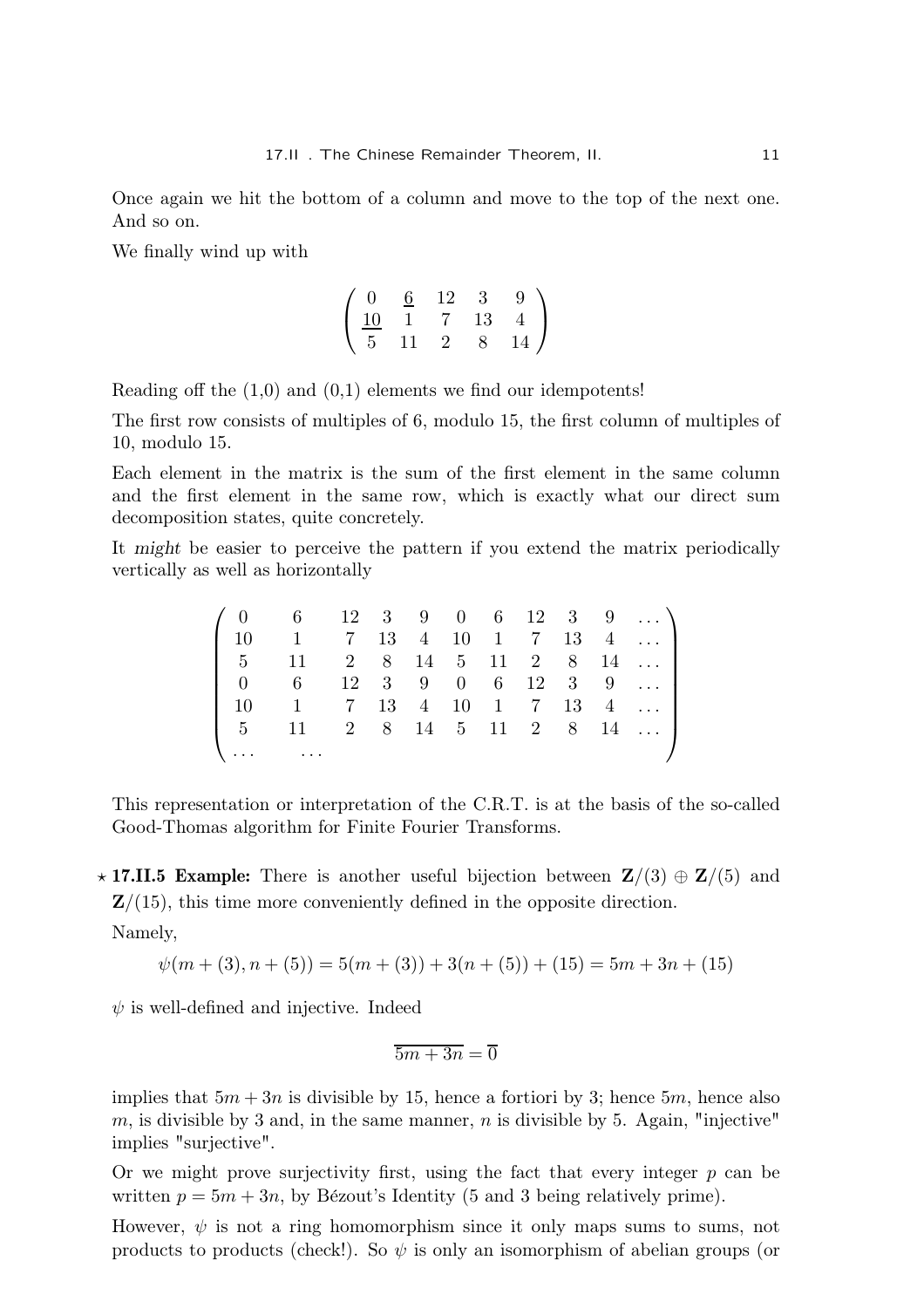Z- modules, in the jargon of later sections.) Part of the secret of abstraction is to realize which part of a given structure to ignore and which to retain.

We may at any rate form a matrix similar to the one above. I leave it to the reader to interpret the following:

$$
\left(\begin{array}{cccc} 0 & \frac{3}{2} & 6 & 9 & 12 \\ \frac{5}{10} & 8 & 11 & 14 & 2 \\ 10 & 13 & 1 & 4 & 7 \end{array}\right)
$$

An excellent introduction to the use of the C.R.T in fast algorithms is given by Chapter 11 of Richard Blahut: "The Theory and Practice of Error Correcting Codes" (Addison-Wesley).

17.II.6 Example: Let us work through a polynomial example. We work over the field  $k = \mathbf{Z}/(2)$  and study the ring  $k[X]/I$  where I is generated by the polynomial  $X^3 + 1 = (X + 1)(X^2 + X + 1)$  the factors of which are irreducible, hence relatively prime.

So we have an isomorphism

$$
\overline{R} = k[X]/(X^3 + 1) \simeq k[X]/(X + 1) \oplus k[X]/(X^2 + X + 1)
$$

by a mapping sending the class of  $f(X)$  to its classes modulo  $X + 1$  and  $X^2 + X + 1$ .

Again, if  $f(X) + (X^3 + 1)$  is sent to the zero classes,  $f(X)$  is divisible by  $X + 1$  and  $X^2 + X + 1$ , hence by their product, hence  $f(X)$  belongs to the zero class modulo  $X^3 + 1$ , so our mapping is injective.

Both members may be viewed as vector spaces over  $k$ . Since each element in  $k[X]/(X^3 + 1)$  has a unique representative of degree  $\lt 3$  (requiring 3 coefficients) this ring has dimension 3 as a vector space over  $k$ . Similarly the two factors in the right member have dimensions 1 and 2, respectively, so the direct sum has dimension 3. By the Dimension Theorem, "injective" (nullspace dimension  $= 0$ ) implies "surjective" (dimension of range  $= 3$ ).

(Of course, with a finite ground field we could count elements as well. Both members have  $2^3 = 8$  elements.).

From the proof of the theorem it is clear that we find our idempotents by solving Bézout's Identity:

$$
1 = p(X)(X+1) + q(X)(X2 + X + 1) = e1 + e2
$$

(The classes of  $e_1, e_2$ , modulo  $X^3 + 1$ , are the idempotents).

We could use Euclid's Algorithm for that kind of computation but a partial fractions decomposition may often be more convenient. Decomposing  $1/(X^3 + 1)$  we get

$$
\frac{1}{X^3 + 1} = \frac{1}{X + 1} + \frac{X}{X^2 + X + 1}
$$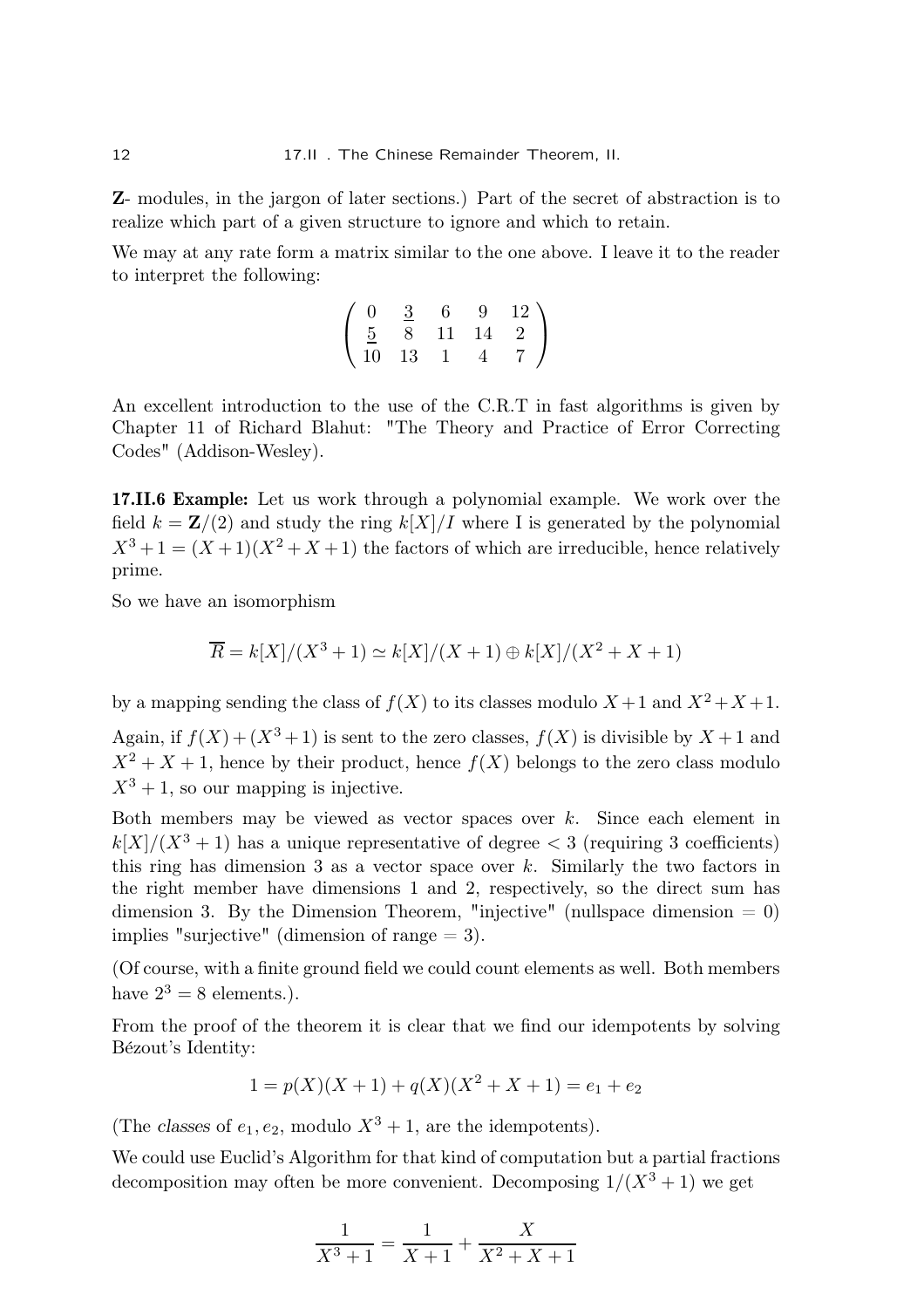Multiplying by  $X^3 + 1$  we get

$$
1 = (X^2 + X + 1) + (X^2 + X)
$$

The classes of  $X^2 + X + 1$  and  $X^2 + X$  modulo  $X^3 + 1$  are our idempotents, since they satisfy the systems of congruences of the proof. The reader should check this.

Of course, any element in  $R$  may be expressed in the idempotents. The coefficients will be uniquely determined modulo  $X + 1$ , and  $X^2 + X + 1$ , respectively, so their representatives may be chosen of degrees  $< 1$  and  $< 2$ . Omitting bars we find

$$
1 = (X2 + X + 1) + (X2 + X)
$$
  
\n
$$
X = (X2 + X + 1) + X(X2 + X)
$$
  
\n
$$
X2 = (X2 + X + 1) + (X + 1)(X2 + X)
$$

The remaining 5 elements are suitable k−linear combinations of these elements. I invite the reader to ponder over the following matrix

$$
\begin{pmatrix}\n0 & 0 & 1 & X & 1+X \\
0 & 0 & X^2+X & X^2+1 & 1+X \\
1 & X^2+X+1 & 1 & X & X^2\n\end{pmatrix}
$$

The underlined elements are the idempotents. The first row and first column are the coefficients (replacing row and column indices). All computations are performed modulo  $X^3 + 1$ .

Of course, such a matrix scheme does not exist in the case of an infinite field  $k$ .

### 17.II.7 RSA Ciphers

In cryptology it is common practice to represent words as numbers or classes modulo some large integer. The RSA cipher is a very simple encryption-decryption scheme (at least empirically) with very good properties. It rests on the following simple theorem:

**17.II.8 Theorem.** . Let  $n = pq$  be a product of two distinct primes p and q. Let e and d be two numbers, relatively prime to  $(p-1)(q-1)$ . Assume  $ed \equiv 1$ (mod  $(p-1)(q-1)$ ). Then, for every integer w,

 $w^{ed} \equiv w \pmod{n}$ 

**Proof:** By the C.R.T, we have an isomorphism

$$
\mathbf{Z}/(pq) \simeq \mathbf{Z}/(p) \oplus \mathbf{Z}/(q)
$$

so, letting  $w$  denote the class of  $w$  modulo  $n$  as well, we may write

 $w = (u, v)$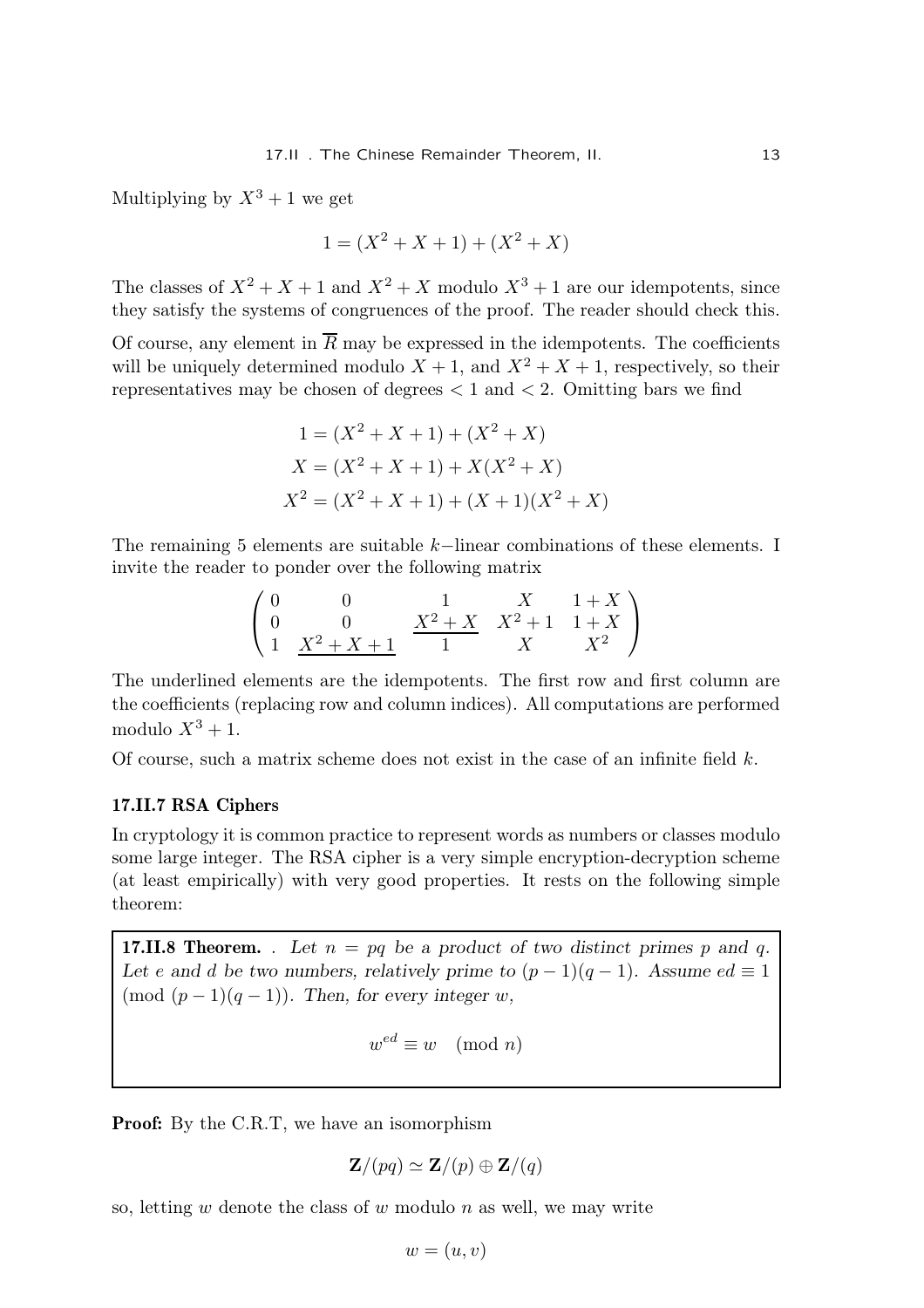where  $u, v$  are classes modulo  $p$  and  $q$ , respectively. Since

$$
w^k = (u^k, v^k)
$$

it is enough to prove the corresponding result for  $u$  and  $v$ , say  $u$ , i.e., that

 $u^{ed} = u$ 

This is obvious if  $u = 0$ , so assume  $u \neq 0$ . By Fermat's Little Theorem

 $u^{p-1} = 1$ 

As

$$
ed = j(p-1)(q-1) + 1
$$

for some  $j$ , we get

$$
u^{ed} = u \cdot (u^{p-1})^{j(q-1)} = u \cdot 1 = u
$$

 $\blacksquare$ 

The RSA scheme is the following. Let  $n$  be a product of two very large primes (which are kept secret, of course). Transmit the word  $c = w^e$  (reduced modulo n) for some e, relatively prime to  $(p-1)(q-1)$ . The receiver, who knows d, computes  $c^d = w^{ed}$  (modulo n), thereby retrieving the word w. The cipher is safe as long as no one is able to factor the integer  $n$ . But no one has really proved that factoring is necessary, or equivalent to breaking the cipher.

The letters R,S,A are the initials of Rivest, Shamir, and Adleman.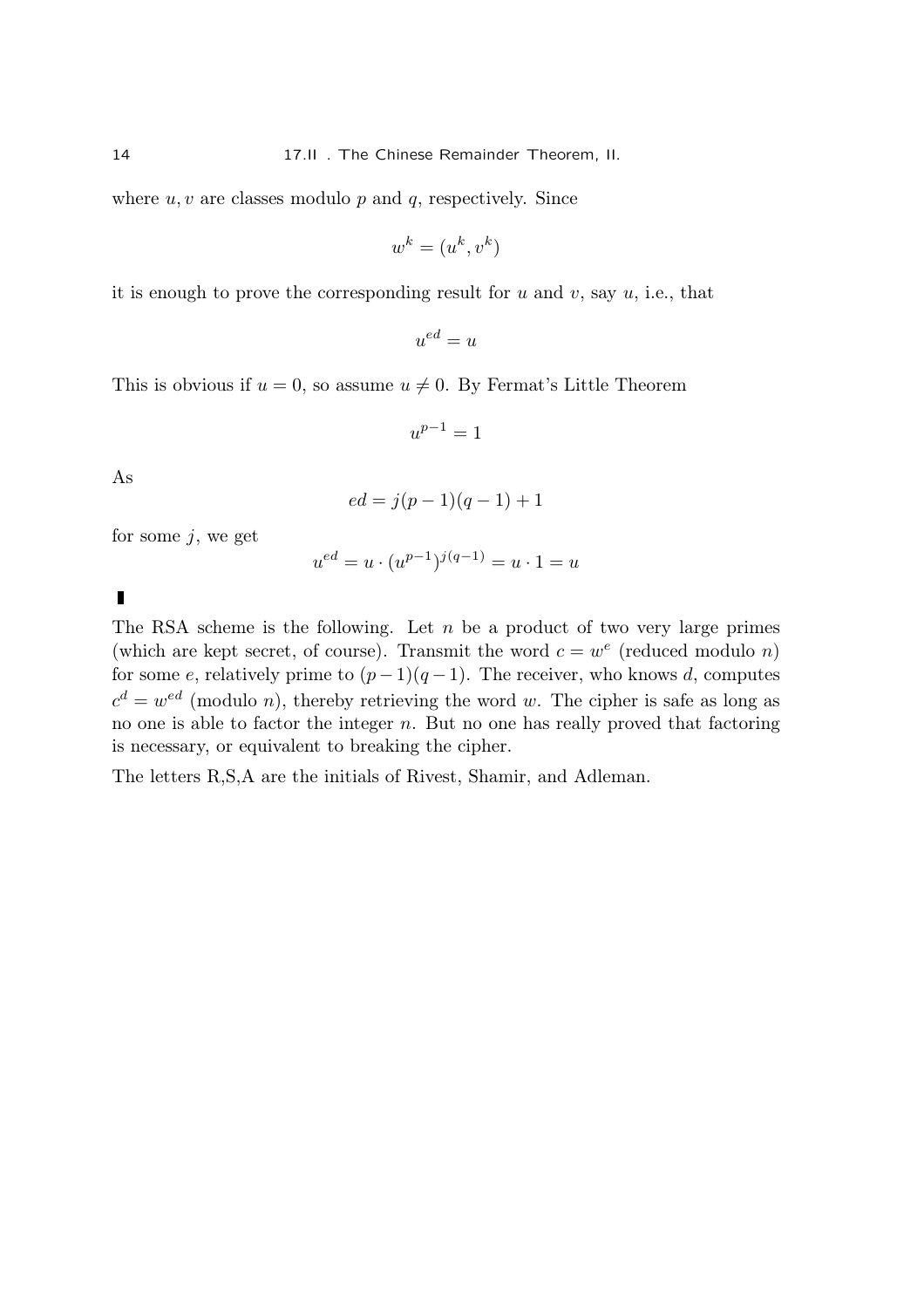# 17.III Boolean Rings

A showpiece in most courses i Discrete Mathematics is a structure theorem characterizing finite Boolean Algebras. They are isomorphic to the power set of a finite set M, with the usual operations of union, intersection, and complement.

Any Boolean algebra may be turned into a Boolean ring, to be defined below, and vice versa. As an application of the ideas of the preceding sections we prove the structure theorem in terms of rings.

Since we do not wish to assume more than necessary, the word "ring" will be taken in its most general sense. We do not assume multiplication to be commutative, and we do not assume the existence of a unity element. These properties will be proved for finite Boolean rings.

The most important examples of non-commutative rings are rings of matrices with elements in a field. All proper ideals of, e.g., Z, may be viewed as rings, without unity. This, however, is not the proper way to view them and natural examples of rings without unity are hard to come by.

We are ready for our first definition

17.III.1 Definition: A Boolean ring is a (general) ring  $R$  in which every element is idempotent,  $a^2 = a \quad \forall a \in R$ .

# 17.III.2 Example:

- a) The most obvious example is  $\mathbf{Z}_2 = \mathbf{Z}/(2)$ . The next most obvious example is a direct sum (product) of several copies of that ring,  $R = (\mathbf{Z}_2)^d$ .
- b) The power set  $2^M$ , M preferrably finite, is a Boolean ring under the operations:

$$
+: M_1 + M_2 = M_1 \cup M_2 \setminus M_1 \cap M_2
$$

(symmetric difference, "exclusive or"),

$$
\cdot: M_1 \cdot M_2 = M_1 \cap M_2
$$

Obviously  $N \cdot N = N$  for any subset N.

I leave all verifications to the reader. The empty set serves as zero element, the whole set M as 1. The additive inverse of any subset N is N itself. Note that the union of two subsets is given by

$$
M_1 \cup M_2 = M_1 + M_2 + M_1 \cdot M_2
$$

The complement of N is  $M + N$ .

Obviously, subrings and quotient rings of Boolean rings are themselves Boolean.

Before proving general theorems on Boolean rings we show that these two examples are really the same.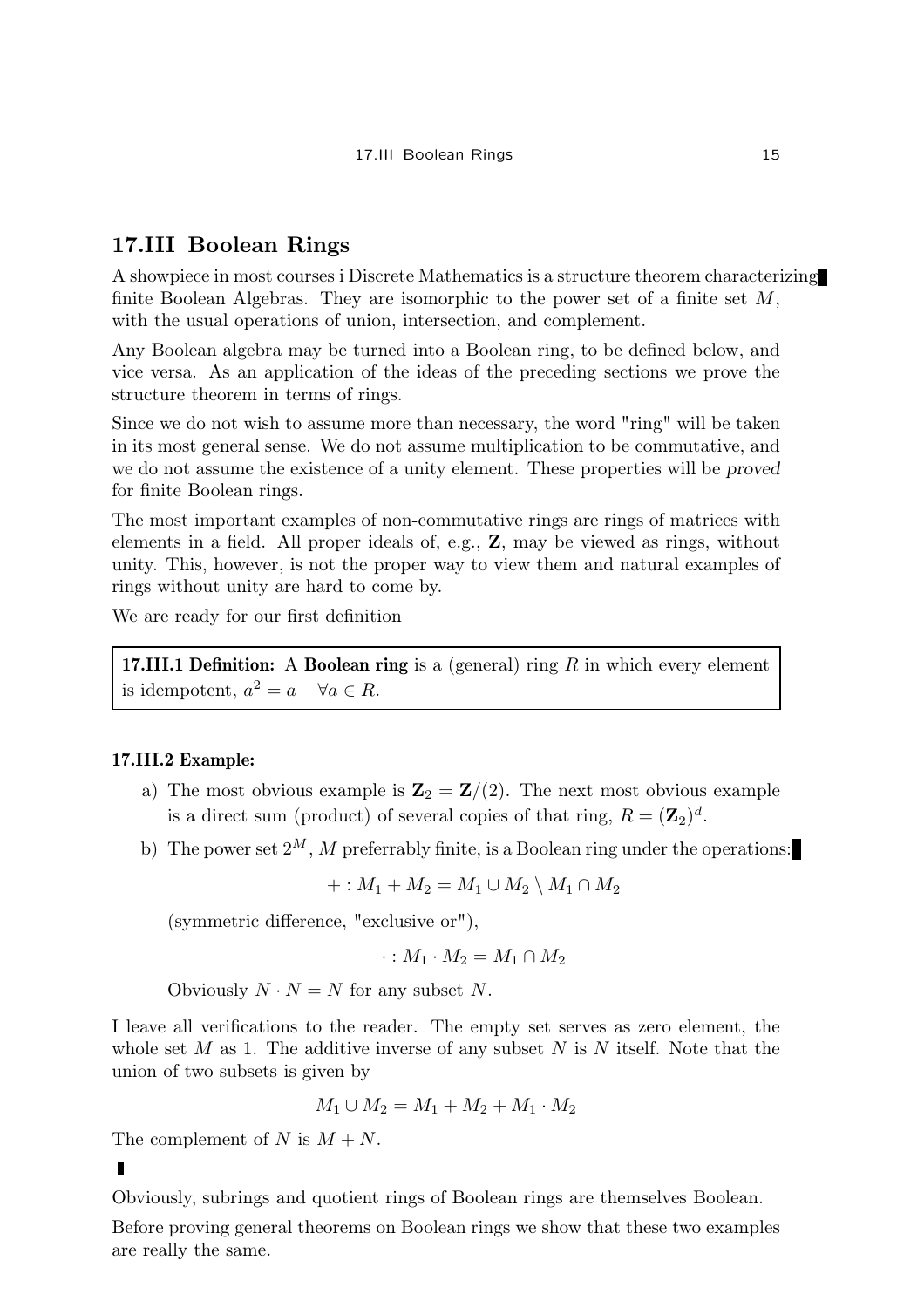**17.III.3 Theorem.** Let  $M$  be a finite set, with  $d$  elements. Then there is an isomorphism

 $2^M\simeq {\bf Z}_2^d$ 

of Boolean rings.

**Proof:** We may assume that  $M$  is the set  $\{1, 2, \ldots d\}$ . The elements of  $\mathbf{Z}_2^d$  are strings  $(r_1, r_2, \ldots, r_d)$  where each  $r_i$  equals 0 or 1. If  $N \subset M$  we may define a mapping

 $\varphi: N \rightarrow {\bf Z}_2^d$ 

by  $\varphi(N) = (r_1, r_2, \ldots, r_d)$  where  $r_j = 1$  if  $j \in N$  and  $r_j = 0$  otherwise. It easy to check that sums are mapped to sums, and products to products. Details are left to the reader.  $\blacksquare$ 

Our Structure Theorem is preceded by three Lemmas

**17.III.4 Lemma.** A Boolean ring R has characteristic 2, i.e.,  $a + a = 0$ ,  $\forall a \in R$ .

### Proof:

$$
2a = a + a = (a + a)^2 = a^2 + 2a^2 + a^2 = 4a^2 = 4a
$$

whence  $2a = 4a - 2a = 0$ .

17.III.5 Lemma. Boolean rings are commutative

# Proof:

$$
a + b = (a + b)^2 = a^2 + ab + ba + b^2 = a + ab - ba + b
$$

(we used char.  $R = 2$  in the last step), whence

$$
ab - ba = 0 \qquad \forall a, b \in R
$$

 $\blacksquare$ 

17.III.6 Lemma. Any finite non-zero Boolean ring has a unity element

Proof: Among all ideals Re pick one that is maximal under inclusion, i.e., not properly contained in any other ideal of the same kind. We are done if we can prove that  $Re = R$  because then, for an arbitrary element  $re \in R$ ,  $(re)e = re^2 = re$ .

Suppose  $Re \neq R$ . Pick an element  $f \notin Re$  and form the element  $e' = e + f + ef$ . Then

$$
fe' = f(e + f + ef) = fe + f2 + ef2 = f + 2ef = f
$$

so  $f \in \text{Re}'$  (we used characteristic 2 again). In the same manner we prove  $e \in \text{Re}'$ , whence  $f \in \text{Re}'$ ,  $\text{Re} \subset \text{Re}'$  contradicting the maximality of  $\text{Re}$ .

Remark: The choice of  $e'$  was guided by our set-theoretic example. Think of  $e$ and f as subsets of some finite set. We wanted something larger so we picked the element corresponding to their union.

We are ready to prove the Structure Theorem: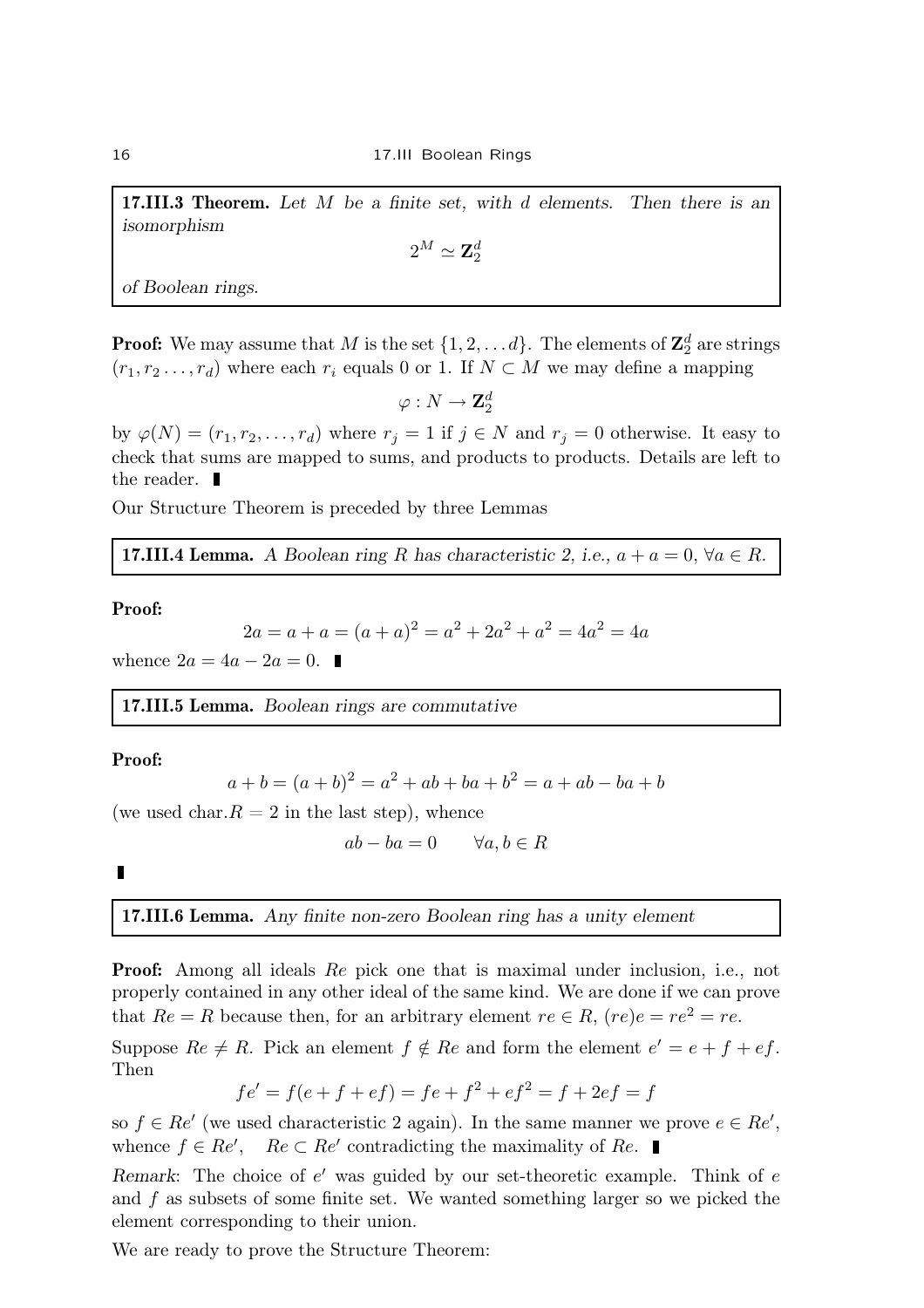**17.III.7 Theorem.** Let  $R$  be a finite non-zero Boolean ring. Then  $R \simeq 2^M$ for some finite set M

$$
R\simeq \oplus_j R_j
$$

where each  $R_i$  is isomorphic to  $\mathbf{Z}_2$ 

**Proof:** In view of our previous Theorem it is enough to prove the second statement. The proof proceeds by induction on the cardinality of R. The basis step,  $\sharp R = 2$  is obvious, because then  $R \simeq \mathbf{Z}_2$ .

So assume  $\sharp R = n > 2$  and the Theorem proved for all Boolean rings with fewer elements. Pick an element  $e \neq 0, 1$ . Note that  $e(1 + e) = e + e^2 = e + e = 0$  so the elements  $e, 1+e$  are orthogonal idempotents. They thereby provide us with a direct sum decomposition of the ring  $R$  allowing us to apply the induction hypothesis to two smaller rings.

So let us form the subrings (even ideals)  $Re, R(1+e)$ , Boolean in themselves, neither zero (because they contain e and  $1 + e$ , respectively. They are both different from R, since the first ring is annihilated by  $1 + e$  and the second by e.

(actually the two rings are isomorphic to  $R/(1+e)$  and  $R/(e)$ , respectively)

So both of them are, by induction, isomorphic to the direct sum of a number of  $\mathbb{Z}_2$ :s. We exhibit the ring R as the direct sum of these rings, thereby finishing the inductive step. The isomorphism is the mapping

$$
\psi: Re \oplus R(1+e) \to R
$$

given by

a)

b)

$$
\psi(re, s(1+e)) = re + s(1+e)
$$

I leave it to the reader to check the multiplicative property of this mapping, additivity being obvious.

It is surjective, since  $(re, r(1+e))$  maps to r. It is injective, since

$$
\psi(re, s(1+e)) = re + s(1+e) = 0
$$

yields, on multiplication by  $e$ ,

$$
re^2 + s(1+e)e = re = 0
$$

and, similarly,  $s(1+e) = 0$ . By bijectivity, and the homomorphism property, there is no need to check that the unity element  $(e, 1 + e)$  maps to the unity of R, but that, too, is easy.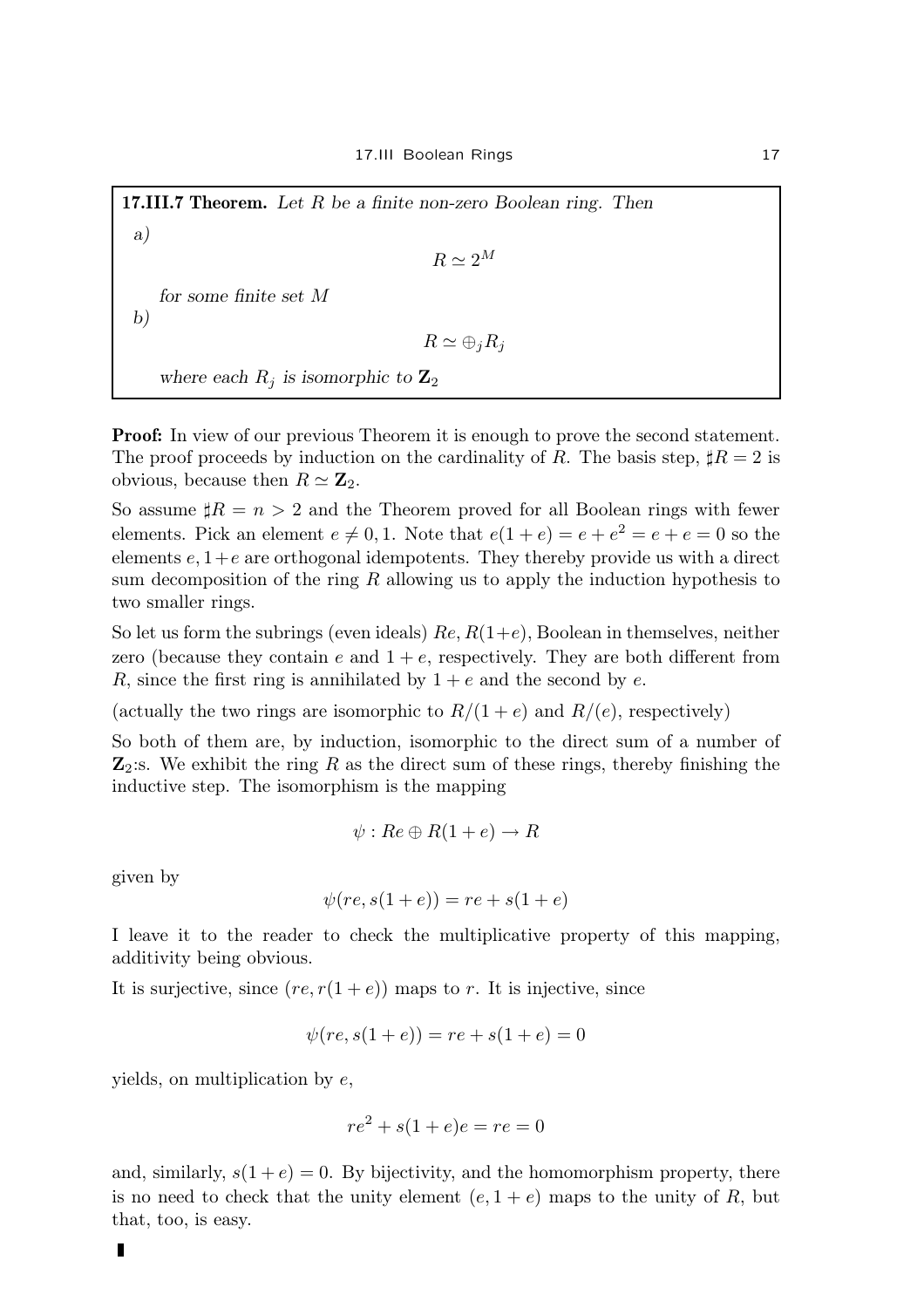Remark 1: The quickest proof is to appeal to the C.R.T. directly. As  $e + 1 + e = 1$ , the ideals  $(e)$  and  $(1+e)$ , both of them proper and non-zero, are comaximal. Their intersection equals their product which is zero, since  $e(1+e) = 0$ .

So we then have the C.R.T. isomorphism

$$
R \to R/(1+e) \oplus R/(e)
$$

and may apply the inductive hypothesis to the right member.

The connection with our proof is the following.

Consider the mapping

$$
\alpha: R \to Re; \qquad \alpha(r) = re
$$

It is a surjective homomorphism of rings. Additivity is obvious. Multiplicativity follows from:

$$
\alpha(rs) = rse = rse^2 = re \cdot se = \alpha(r) \cdot \alpha(s)
$$

The kernel is easy to determine:  $\alpha(r) = re = 0 \Leftrightarrow re + r = r; r = r(1 + e)$ , so  $\alpha$ induces an isomorphism

$$
R/(1+e) \simeq Re
$$

and, similarly, we have

$$
R/(e) \simeq R(1+e)
$$

whence isomorphisms

$$
R \to R/(1+e) \oplus R/(e) \to Re \oplus R(1+e)
$$

Backtracking the reader may easily convince himself that the mapping of our proof is the inverse of this composition. I chose the route of the proof in order to clarify the structure of R as internal direct sum of the two subrings Re and  $R(1+e)$ 

The idea behind the inductive argument is that idempotents split the ring into direct factors. If one at least of the two idempotents  $e$ , or  $1+e$ , can be decomposed into two orthogonal idempotents the ring may be further decomposed. Finally we wind up with a full orthogonal set of indecomposable idempotents, primitive idempotents, or atoms, of which every ring element is a  $\mathbb{Z}_2$ -linear combination. The atoms correspond to the singleton subsets (or elements) of a finite set M, and any sum of these corresponds to the subset having these elements.

Remark 2: The reader may easily give the dictionary transforming a Boolean algebra into a Boolean ring, or vice versa. Granted this, our result painlessly translates into the corresponding structure theorem for Boolean algebras.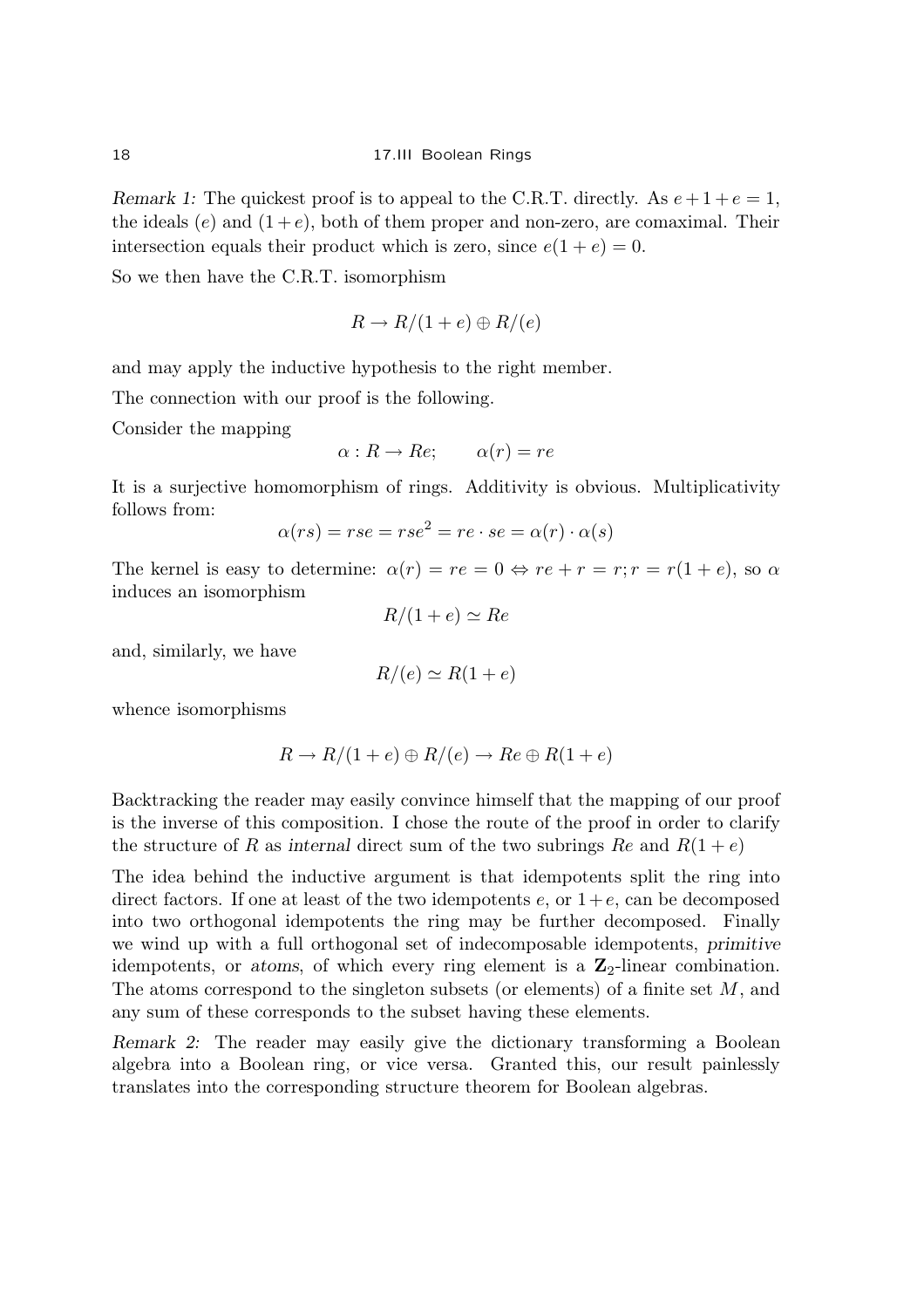# 17.IV Phi and Mu

This section is devoted to the extremely useful Euler Phi and Moebius Mu functions. It will culminate in the Moebius Inversion Formula. The C.R.T plays a minor role in the theory.

17.IV.1 Lemma. Suppose the (commutative) ring (with 1), R, is the direct sum of rings  $R_i$ ,  $i = 1, 2, \ldots, d$ :

$$
R = R_1 \oplus R_2 \oplus \ldots \oplus R_d
$$

Then  $u = (r_1, \ldots, r_d) \in R$  is a unit in R if and only if all the  $r_i$  are units in their respective  $R_i$ .

Proof:

$$
r_i s_i = 1 \forall i \iff (r_1, \dots, r_d)(s_1, \dots, s_d) = (1, 1, \dots, 1)
$$

 $\blacksquare$ 

17.IV.2 Definition: We define the Euler Phi function for integers  $n > 1$  by  $\varphi(n)$  = the number of invertible classes modulo  $n =$  the number of integers  $m, 1 \le m \le n - 1$ , with  $(m, n) = 1$ .

By convention,  $\varphi(1) = 1$ .

# 17.IV.3 Example:

$$
\varphi(6) = 6 - 3 - 2 + 1 = 2
$$

We start with the six classes and subtract the three classes divisible by 2 and the two classes divisible by 3. But then we subtract the zero class twice so it must be put back again.

17.IV.4 Lemma. The Phi function is multiplicative, i.e.  $(m, n) = 1 \Rightarrow \varphi(mn) = \varphi(m)\varphi(n)$ 

Proof: Follows from the isomorphism

$$
\mathbf{Z}/(mn) \simeq \mathbf{Z}/(m) \oplus \mathbf{Z}/(n)
$$

and the first Lemma.

 $\blacksquare$ 

17.IV.5 Example:

$$
\varphi(6) = \varphi(2) \cdot \varphi(3) = 1 \cdot 2 = 2
$$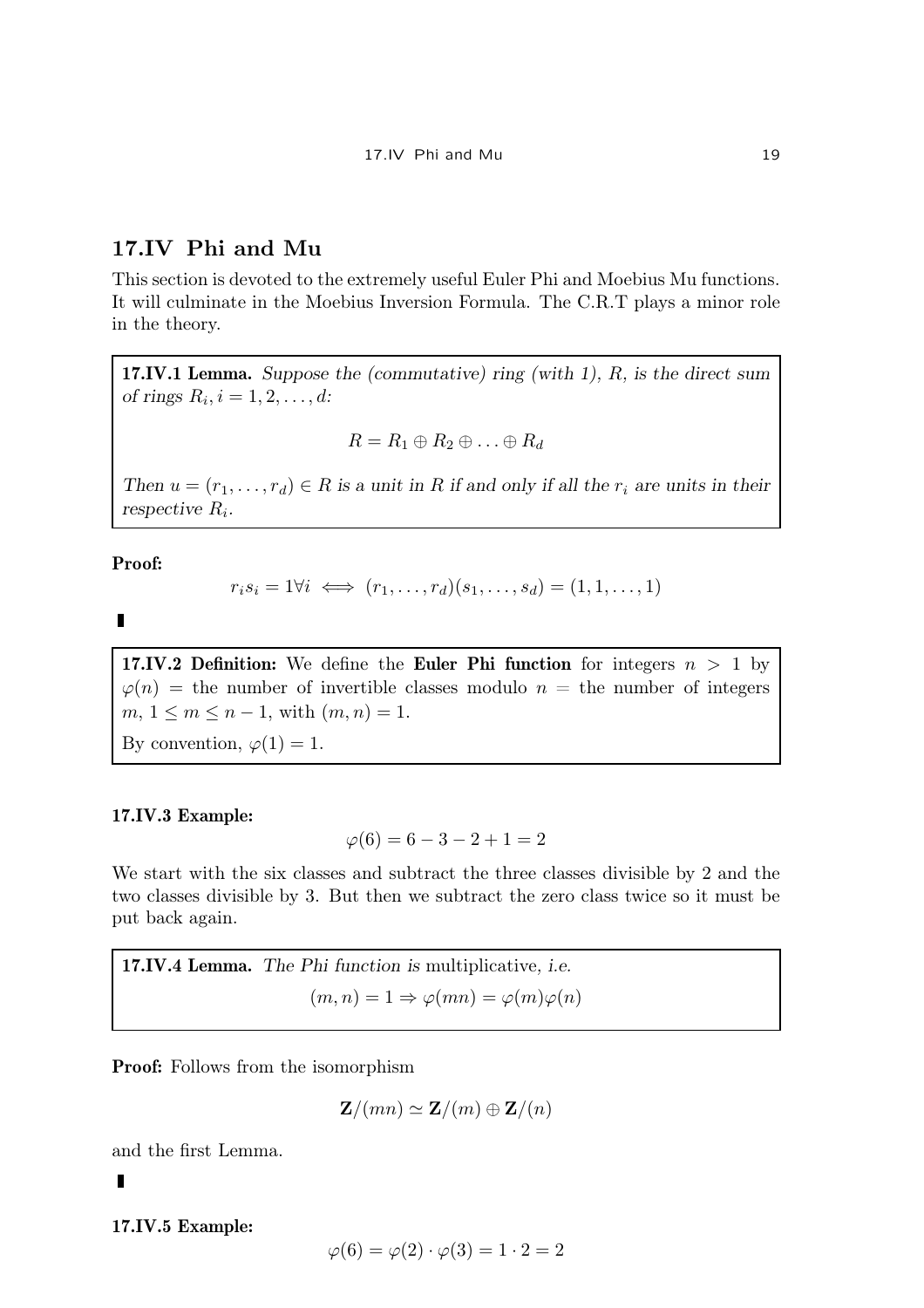From this we see that the Phi function is fully determined by its values for prime powers  $p^k$ . In fact we have the following Theorem.

17.IV.6 Theorem. For 
$$
p
$$
 a prime number it holds that  
\n
$$
\varphi(p) = p - 1
$$
\n
$$
\varphi(p^k) = p^k - p^{k-1} = p^k(1 - \frac{1}{p})
$$
\nFor an arbitrary positive integer  $n$  we have

$$
\varphi(n) = n \prod (1 - \frac{1}{p})
$$

the product extending over all prime factors of  $n$ 

**Proof:** For the proof of the second statement, just note that  $(m, p^k) = 1$  if and only if m is not divisible by p. So from the  $p^k$  classes modulo  $p^k$  delete the  $p^{k-1}$  ones corresponding to integers divisible by p.

17.IV.7 Lemma.

$$
\sum_{d|n} \varphi(d) = \sum_{d|n} \varphi(\frac{n}{d}) = n
$$

**Proof:** The first equality comes from the fact that an arbitrary divisor of  $n$  may also be written in the form  $n/d$ .

For the second, let  $1 \leq m \leq n-1$ ,  $(m, n) = d$ , (so that, in fact,  $1 \leq m \leq n-d$ ) Then  $(m/d, n/d) = 1$  and  $1 \le m/d \le n/d - 1$ . This sets up a bijection between those  $m, 1 \leq m \leq n-1$  with  $(m, n) = d$  and the invertible classes modulo  $n/d$ .

Summing over all possible d we get the result.  $\blacksquare$ 

17.IV.8 Definition: Let  $\phi, \psi$  be functions from the positive integers to Z. Their Dirichlet product (or, multiplicative convolution) is defined by

$$
\phi * \psi(n) = \sum_{d|n} \phi(d)\psi(\frac{n}{d}) = \sum_{de=n} \phi(d)\psi(e)
$$

Here  $\phi$  and  $\psi$  may be interchanged, so the Dirichlet product is commutative. It is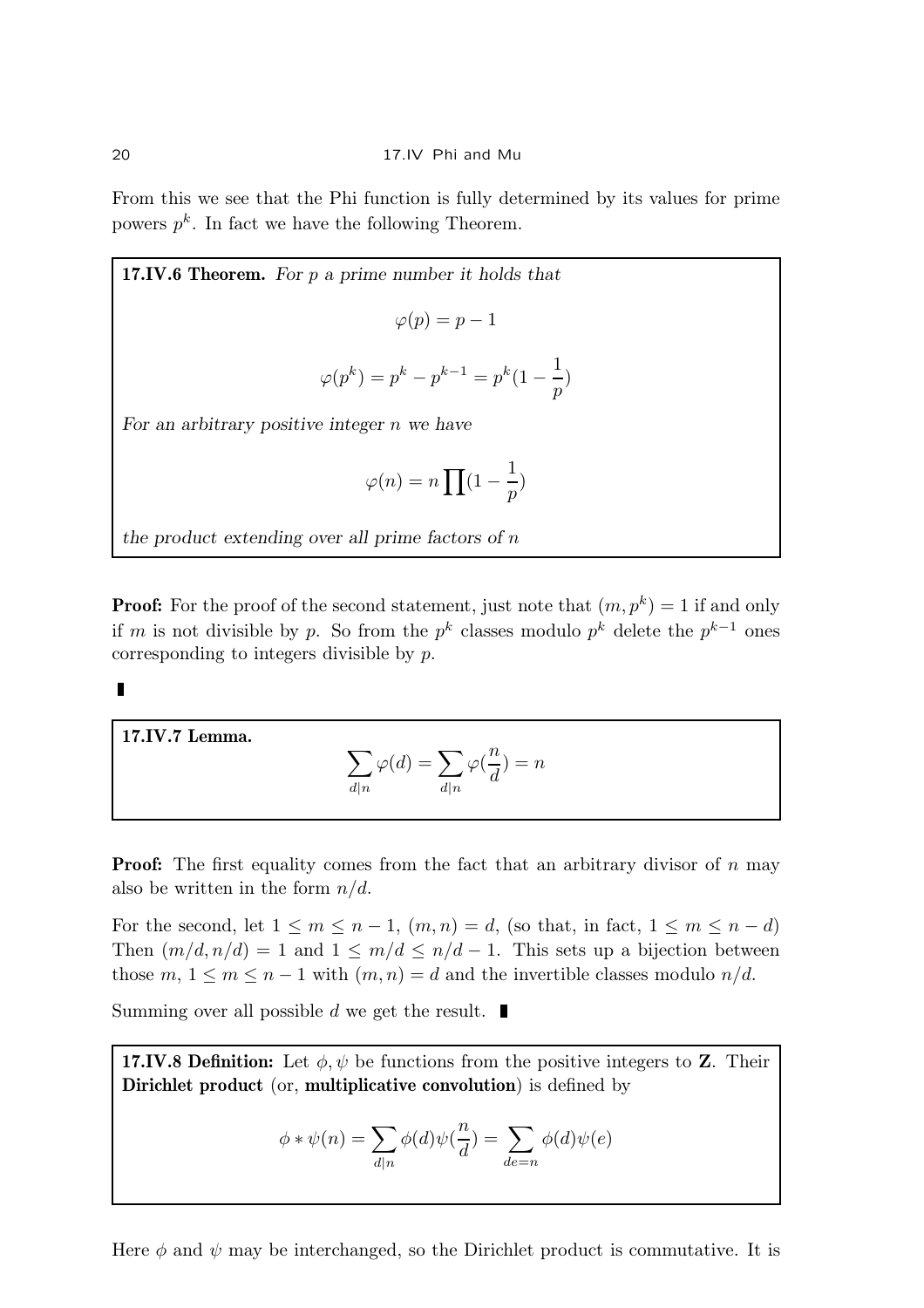also associative, in fact:

$$
\phi * (\psi * \chi)(n) = (\phi * \psi) * \chi(n) = \sum_{def=n} \phi(d)\psi(e)\chi(f)
$$

There is an identity for this product, namely  $\iota, \iota(1) = 1, \iota(n) = 0, n > 1$ . "Identity" means that  $\iota * \phi = \phi$ , check this. If  $\phi * \psi = \iota$ , then we say, of course, that  $\phi$  and  $\psi$ are (Dirichlet) inverses of one another.

If two functions from  $\mathbb{Z}_+$  to  $\mathbb Z$  are multiplicative, then so is their Dirichlet product. Exercise (needed below). Every such function has an inverse. If the given function is multiplicative, then so is its inverse. We will not need that observation.

Another useful multiplicative function is the constant function assigning the value 1 to each positive integer. It will be denoted by [1]. Still another example is the identical function I,  $I(n) = n$ . Do not confuse the identical function I with the identity  $\iota$  defined above!

Obviously,

$$
\sum_{d|n} \phi(d) = [1] * \phi(n)
$$

Our result above on the Euler function could have been proved using the fact that both members are mutliplicative functions of  $n$ . It is easy to prove for prime powers.

### 17.IV.9 Moebius

We now wish to find the inverse of the constant function [1]. It will be denoted by  $\mu$ .

Let us try low prime powers:

$$
[1] * \mu(1) = 1 \cdot \mu(1) = 1
$$

whence  $\mu(1) = 1$ ; then

$$
[1] * \mu(p) = 1 \cdot \mu(p) + 1 \cdot \mu(1) = 0
$$

whence  $\mu(p) = -1$ ; and then

$$
[1] * \mu(p^2) = 1 \cdot \mu(1) + 1 \cdot \mu(p) + 1 \cdot \mu(p^2) = 0
$$

whence  $\mu(p^2) = 0$ .

From this a pattern emerges. We must have, for any prime p,  $\mu(p) = -1$ ,  $\mu(p^k) =$  $0, k > 1.$ 

If  $\mu$  is to be multiplicative we are led to the following definition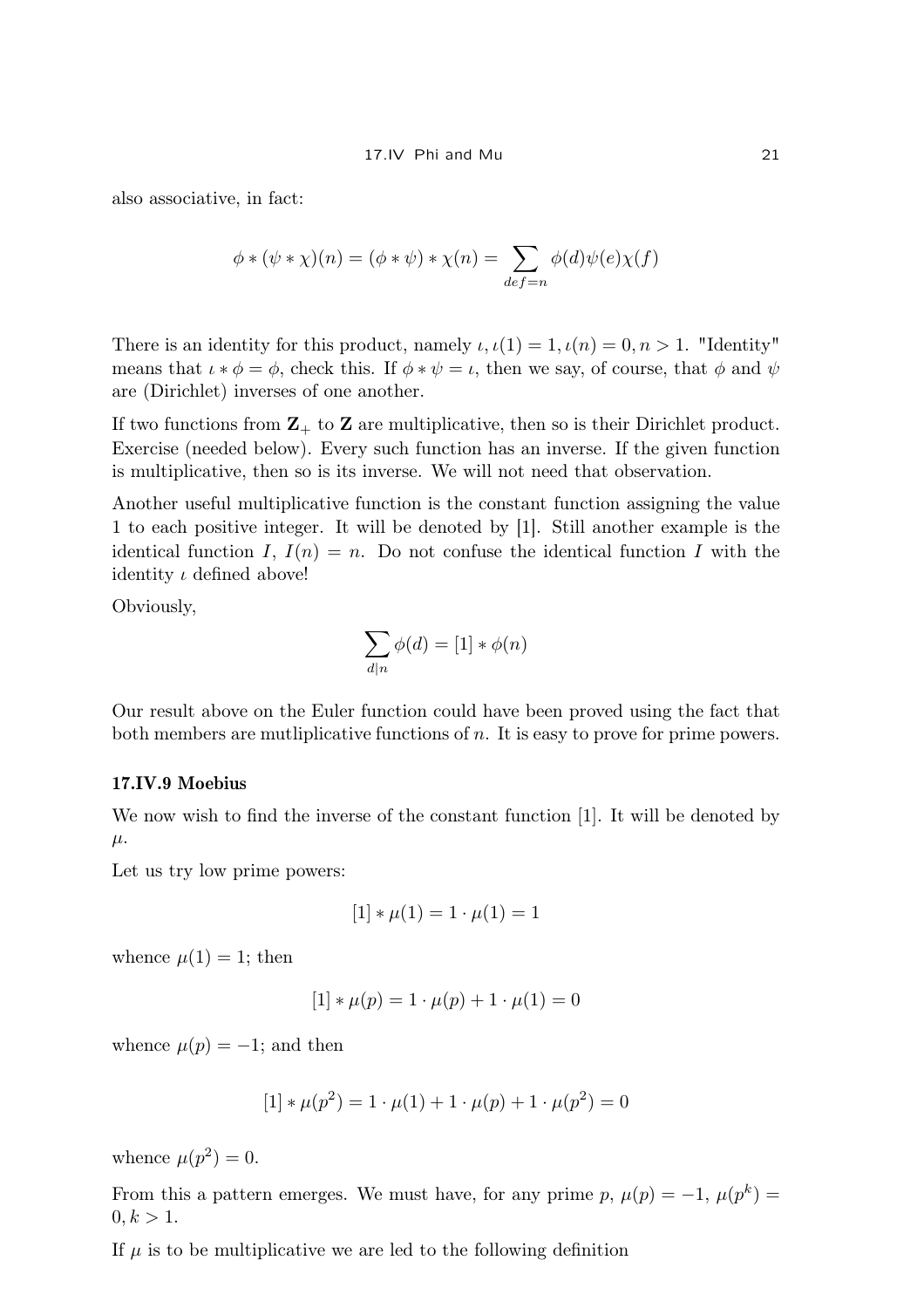17.IV.10 Definition: The Moebius Mu Function  $\mu : \mathbb{Z}_+ \to \mathbb{Z}$  is defined by

$$
\mu(n) = \mu(p_1 p_2 \cdots p_k) = (-1)^k
$$

if *n* is the product of distinct (simple) prime factors  $p_i$ , and

 $\mu(n) = 0$  otherwise

It is obvious that  $\mu$  is multiplicative. We can now state and prove the desired result

17.IV.11 Theorem. The functions  $\mu$  and [1] are Dirichlet inverses of one another.

**Proof:** Obviously  $[1] * \mu(1) = 1$ . Also, it is easy to see that

$$
[1] * \mu(p^k) = 1 \cdot \mu(p) + 1 \cdot \mu(1) = -1 + 1 = 0
$$

all other terms of the sum defining the Dirichlet product being zero. The identity

$$
[1] * \mu(n) \equiv \iota(n)
$$

now follows because both members are multiplicative and agree on prime powers.

We now arrive at the beautiful Moebius Inversion Formula.

17.IV.12 Theorem. If  $\phi$  is a function from  $\mathbf{Z}_{+}$  to  $\mathbf{Z}$  and

$$
\psi(n) = [1] * \phi(n) = \sum_{d|n} \phi(d)
$$

then

$$
\phi(n) = \mu * \psi(n) = \sum_{d|n} \mu(\frac{n}{d})\psi(d)
$$

Proof:

$$
\phi = \iota * \phi = (\mu * [1]) * \phi = \mu * ([1] * \phi) = \mu * \psi
$$

We note the following Corollary

17.IV.13 Corollary.

$$
\varphi(n) = \sum_{d|n} \mu(\frac{n}{d})d = \mu * I(n)
$$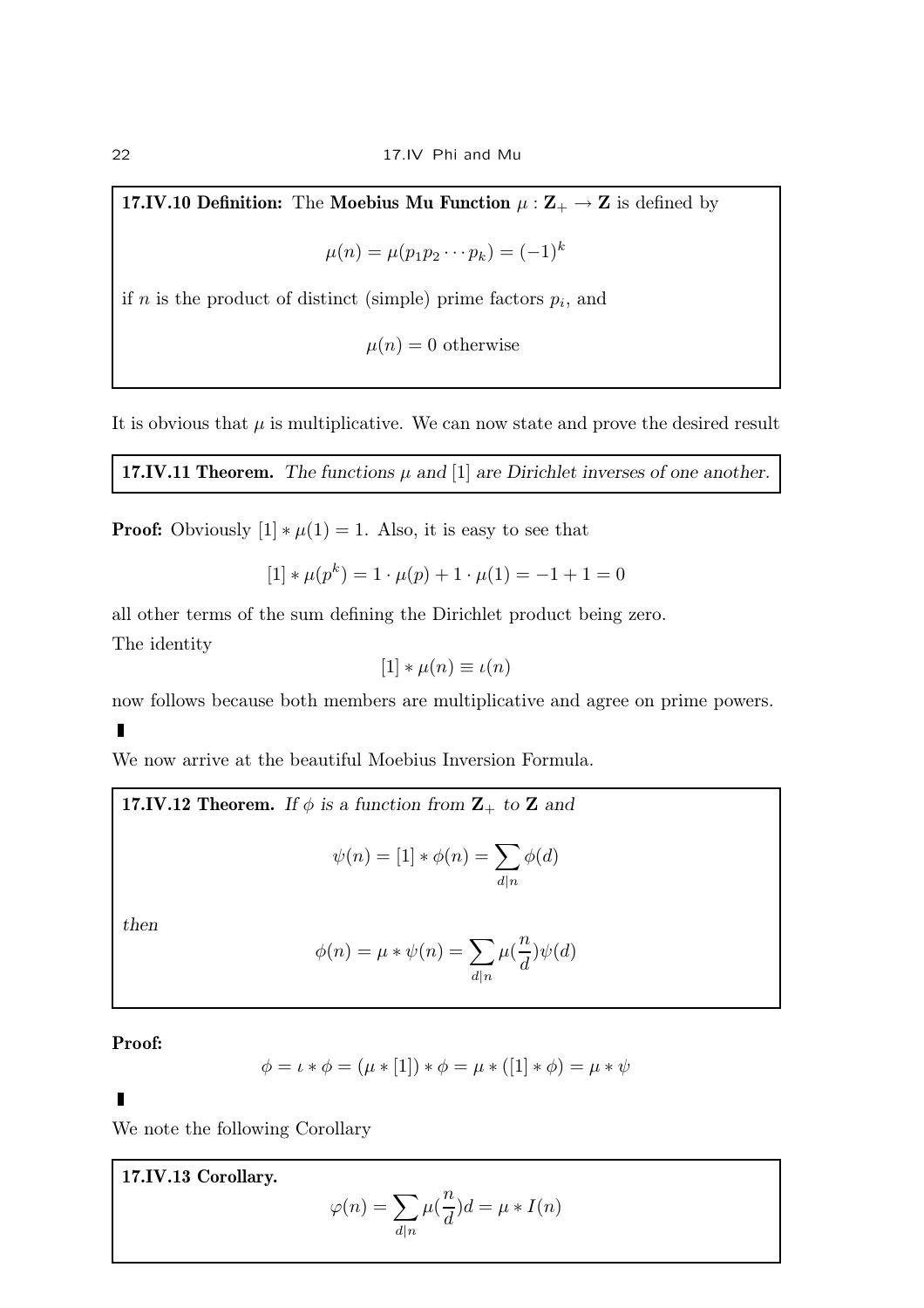**Proof:** This is an immediate consequence of the above Theorem and the identity

$$
\sum_{d|n}\varphi(d)=n
$$

We leave it to the reader to prove the following multiplicative version:

**17.IV.14 Theorem.** . If  $\phi$  is a function from  $\mathbb{Z}_+$  to an abelian (multiplicative) group G, and

$$
\psi(n) = \prod_{d|n} \phi(d),
$$

then

 $\blacksquare$ 

$$
\phi(n) = \prod_{d|n} \psi(\frac{n}{d})^{\mu(d)}
$$

17.IV.15 Example:

$$
\varphi(6) = \mu(1) \cdot 6 + \mu(2) \cdot 3 + \mu(3) \cdot 2 + \mu(6) \cdot 1 =
$$
  
= 6 - 3 - 2 + 1 = 2

for the third time.

### 17.IV.16 An Application

As an application of the Euler function we prove that the multiplicative group of a finite field  $F$  is cyclic.

Let us recall that a finite field has  $p^n =: q$  elements, where p is a prime number. The non-zero elements are characterized as the distinct roots of the polynomial  $X^{q-1} - 1$ . The possible orders d of the multiplicative group are divisors of  $q - 1$ ,  $q-1 = de$ . It is easy to see, for such d, that the polynomial  $X^d-1$  divides  $X^{q-1}-1$ :

$$
X^{de} - 1 = (X^d - 1)(X^{(d-1)e} + X^{(d-2)e} + \ldots + 1)
$$

So, for each d,  $d|q-1$ , the polynomial  $X^d-1$  has exactly d roots in F.

We now let  $\Psi(c)$  denote the number of elements of (exact) multiplicative order c in F. (If c does not divide  $q - 1$ , then  $\Psi(c) = 0$ ) If c divides d, and d divides  $q - 1$ , then any element of order c is a root of  $X^d - 1$ , whence

$$
\sum_{c|d} \Psi(c) = d = \sum_{c|d} \varphi(c)
$$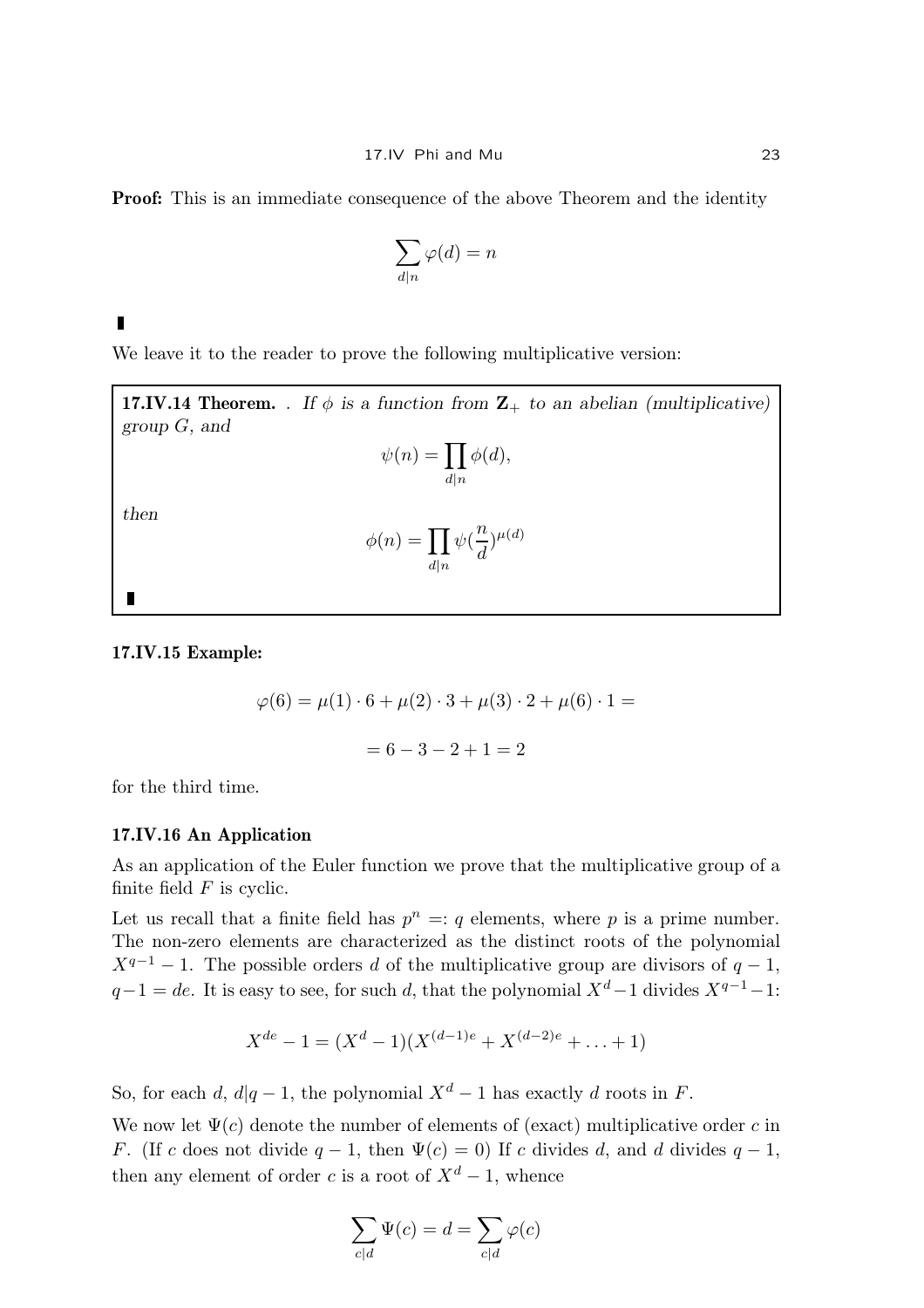The Moebius Inversion Formula then yields, for  $d|q-1$ ,

$$
\Psi(d) = \sum_{c|d} \mu(c) \frac{d}{c} = \varphi(d)
$$

In particular,

$$
\Psi(q-1) = \varphi(q-1) > 0
$$

(unless  $q = 2$ , of course) which establishes the existence of at least one element of order  $q-1$ . ■

# 17.IV.17 Another Application.

Let  $q = p^n$  still denote the number of elements of a finite field F.

A well-known result states that the polynomial

$$
X^q-X,
$$

is the product of all monic polynomials, irreducible over  $k = \mathbb{Z}_p$ , the degree of which divides *n*.

We wish to find the product  $P_n$  of those polynomials whose degree equals n, i.e., those polynomials, the roots a of which generate F, in the sense  $F = K[a]$ . Please do not confuse this with roots generating the multiplicative group of the field. These primitive roots, and their corresponding primitive polynomials, are fewer.

Obviously,

$$
X^q - X = \prod_{d|n} P_d
$$

Applying the multiplicative version of the Moebius formula to the group of non-zero rational functions over  $k$ , we immediately obtain:

$$
P_n(x) = \prod_{d|n} (X^{q^d} - X)^{\mu(n/d)}
$$

The reader is invited to work out a few examples of his own, and also to determine the number of irreducible polynomials of given degree, and the corresponding formulae for primitive polynomials of given degree (their number and product).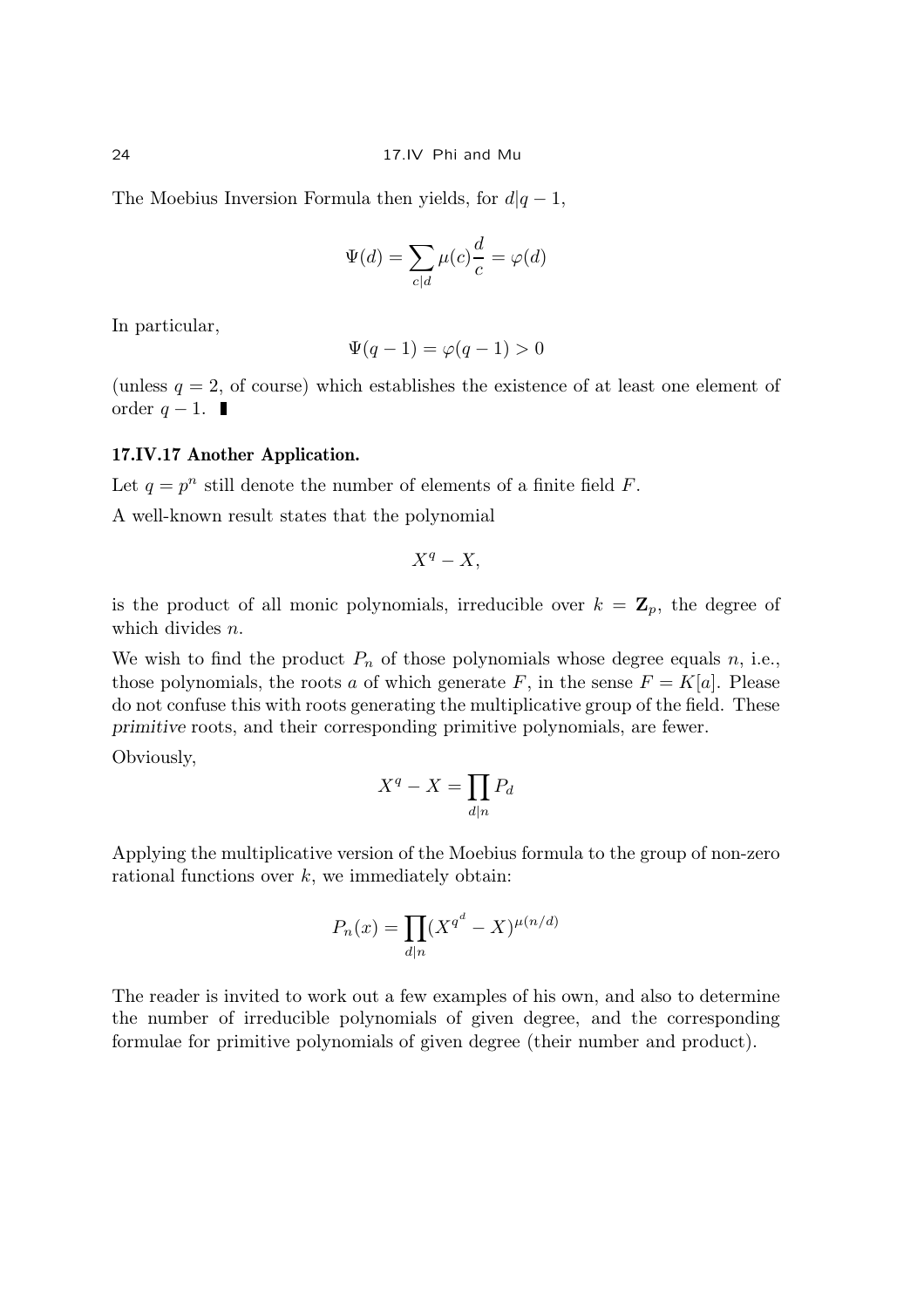# 17.V Cyclic codes (assai presto).

In Coding Theory binary words  $(a_0, a_1, \ldots a_{n-1}), a_i \in \mathbb{Z}_2$  are often conceived of as polynomials  $a_0 + a_1 X + \ldots + a_{n-1} X^{n-1}$ . The words to be transmitted are mapped into code words possessing greater redundance. They should be "farther apart", the distance between two words simply being the number of differing digits.

If errors occur, the transmitted code word is interpreted as its nearest neighbor, w.r.t. to this distance, if there be one. If the minimum distance between any two code words is  $\geq 2t + 1$ , this procedure will correct t errors, i.e., if no more than t errors occur there is a unique nearest codeword to the word actually received.

For purposes of encoding and decoding highly structured codes are desirable, for economy and expedience. The first obvious simple requirement is linearity, i.e., that the code words form a vector space over  $\mathbf{Z}/(2)$ . Of course, one then wants the encoding mapping to be linear.

A very useful additional requirement is cyclicity, i.e., if the word  $a_0 + a_1X +$ ... $a_{n-1}X^{n-1}$  belongs to the code then so does  $a_{n-1} + a_0X + a_1X^2 + ... a_{n-2}X^{n-1}$ . The reader can easily convince himself that this cyclic shift is the same as multiplication by X, modulo  $X^n - 1 (= X^n + 1)$ . (multiply, and replace  $X^n$  by 1.) We say that the code is invariant under multiplication by (the class of) X (modulo  $X<sup>n</sup> - 1$ ).

Of course, if the code is invariant under multiplication by  $X$  it is invariant under multiplication by any power of  $X$  (several cyclic shifts) and, by linearity, under multiplication by (the class of) any polynomial. So linear cyclic codes may be conceived of as ideals of the quotient ring  $R = k[X]/(X<sup>n</sup> - 1), k = \mathbb{Z}/(2)$ .

By a general correspondence theorem there is a bijection between overideals of  $(X<sup>n</sup> - 1)$  in k[X] and ideals of the quotient ring. The overideals in question are generated by the factors of  $X<sup>n</sup> - 1$  so to there is a bijection between cyclic codes and monic factors  $g(X)$  of  $X^n - 1$ .  $g(X)$  is the generator polynomial of the code. The polynomial  $h(X) = (X^{n}-1)/g(X)$  is the parity check polynomial of the code. The class  $\overline{r}(X)$  belongs to the code iff  $\overline{r(X)h(X)} = \overline{0}$ .

### $\star$  17.V.1 Generating idempotents

If *n* is even,  $n = 2m$ , then  $X^n - 1 = (X^m - 1)^2$ , by "Freshman's Dream", which is wasteful. From now on we assume *n* odd. In that case  $\frac{d}{dx}(X^n - 1) = nX^{n-1} =$  $X^{n-1}$ . Since  $(X^{n-1}, X^{n}-1) = 1, X^{n}-1$  has no multiple factors, i.e. it factorizes as  $X^n - 1 = m_1(X)m_2(X) \cdot \ldots \cdot m_k(X)$  where the  $m_i(X)$  are distinct irreducible monic polynomials over  $k$ , hence pairwise relatively prime. So the C.R.T yields

$$
\overline{R} = k[X] \simeq \bigoplus_{i=1}^{k} k[X]/(m_i(X)) = \bigoplus_i F_i
$$

where the  $F_i$  are fields.

Let I be an ideal of  $\overline{R}$  and I' its image under the isomorhism. If  $(r_1, r_2, \ldots, r_k)$ is a non-zero element of I' with, say  $r_1 \neq 0$ , then  $(1, 0, \ldots 0)(r_1, r_2, \ldots r_k)$  =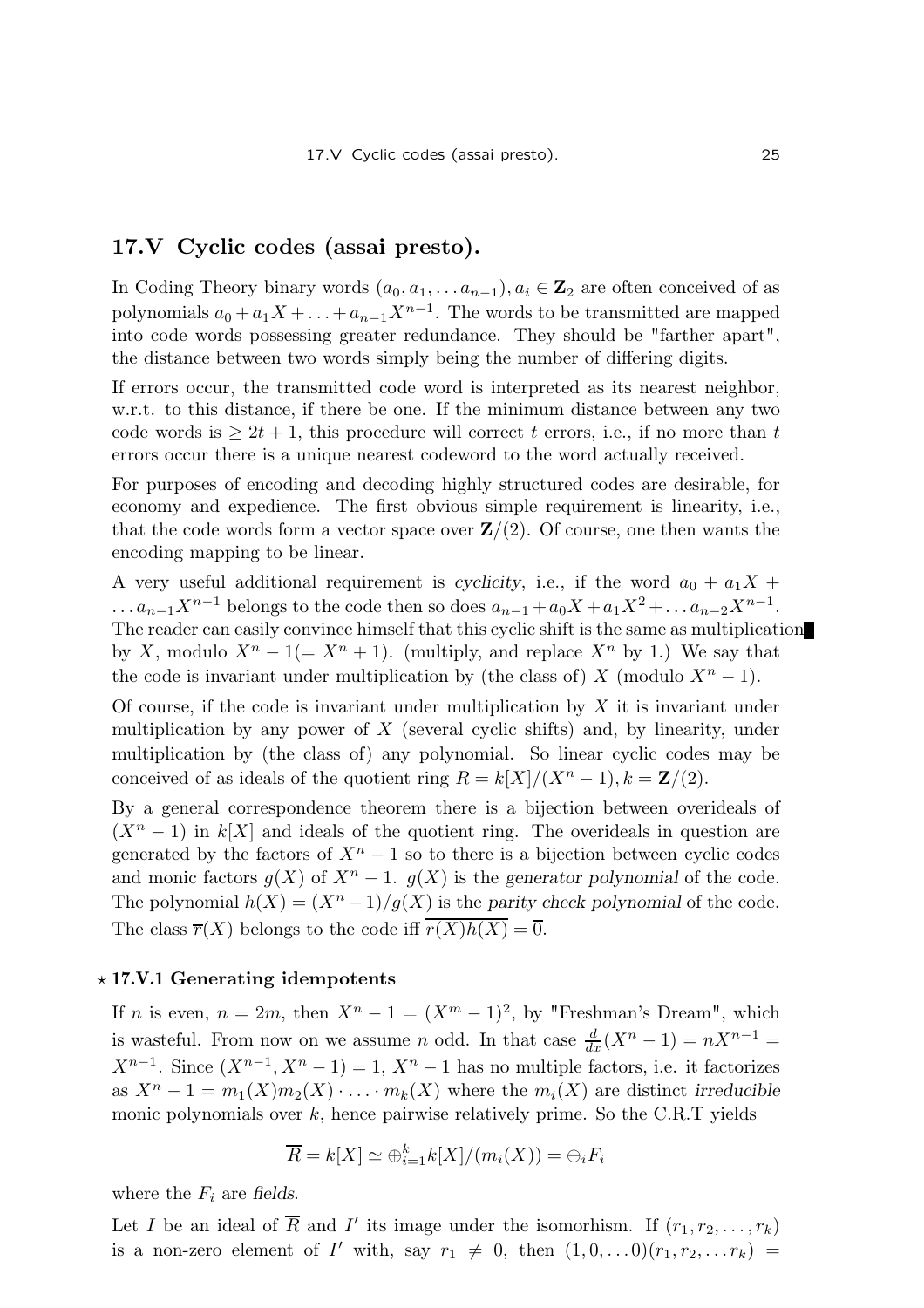$(r_1, 0, 0, \ldots, 0) \in I'$ . Since  $F_1$  is a field any  $(a, 0, \ldots, 0), a \in K$  belongs to I' (simply use  $a = ar_1r_1^{-1}$  $_1^{-1}$  and multiply by  $(ar_1^{-1}, 0, \ldots 0)$ ). From this it follows easily that  $I'$ is the direct sum of some of the  $F_i$  and that a generator is given by the sum of the corresponding idempotents  $e'_{i}$ 

So the number of possible subcodes (omitting the trivial zero code) is  $2^k - 1$ .

Going back to R we see that I is generated by a sum of some of the  $e_i$ . Now the sum of any number of orthogonal idempotents is itself an idempotent, e.g.,  $(e_1 + e_2)^2 = e_1^2 + 2e_1e_2 + e_2^2 = e_1 + 0 + e_2$  so *I* has an idempotent generator  $w(X)$ , say.

(Actually, the same computation shows that in characteristic 2 the sum of any two idempotents is an idempotent, so the idempotents form a ring, as well as a  $\mathbf{Z}/(2)$ -vector space).

 $w(X)$  differs from the  $q(X)$  of the previous section by a factor  $r(X)$  which is invertible modulo  $X<sup>n</sup> - 1$ , i.e., which has no non-trivial factors in common with  $X<sup>n</sup> - 1$  (i.e., no common zeros in a splitting field of  $(X<sup>n</sup> - 1)$ .)

The roots of  $X<sup>n</sup> - 1$ , in some suitable splitting field, form a group with *n* elements, since  $a^n = 1, b^n = 1, \Rightarrow (a^{-1})^n = 1, (ab)^n = 1$ . By a general theorem in field theory this finite group is cyclic. We denote a generator by  $\alpha$  and write the roots as  $\alpha^i, i = 0, 1, 2, \ldots n - 1$ .

From  $w(X)^2 \equiv w(X) \pmod{X^n - 1}$  we see  $w(\alpha^i)^2 = w(\alpha^i)$ , i.e.,  $w(\alpha^i) = 0$  or 1 (since the equation  $X^2 = X$  has only these two roots in a field). From the equation  $w(X) \equiv r(X)g(X) \pmod{X^{n}-1}$ , and  $r(\alpha^{i}) \neq 0, i = 0, 1, \ldots, n-1$ , we see that  $w(\alpha^i)$  equals zero whenever  $g(\alpha^i)$  does and equals 1 otherwise.

Of course,  $w(X)$  may be determined directly from Bézout's Identity. Write  $X<sup>n</sup> - 1 =$  $g(X)h(X), (g(X), h(X)) = 1$  and solve

$$
1 = p(X)g(X) + q(X)h(X); w(X) = p(X)g(X)
$$

as usual.

 $1 - w(X) = q(X)h(X)$  is a parity check idempotent. Check(!) this.

The results of this section are proved in Blahut using spectral techniques (Discrete Fourier Transforms).

# 17.V.2 BCH Codes

If the generator polynomial  $q(X) \in k[X]$ , hence every member of the code, is chosen to have the roots  $\alpha^b, \alpha^{b+1}, \ldots, \alpha^{b+d-2}, d-1$  in number, at least d coefficients of any non-zero member are non-zero. We will prove this below. Since the difference of any two codewords is again a codeword (the code being linear) this means that the distance between any two codewords is at least  $d$  (recall that the distance is the number of differing coefficients).

To prove this we introduce the "Discrete Fourier Transform (DFT)" polynomial of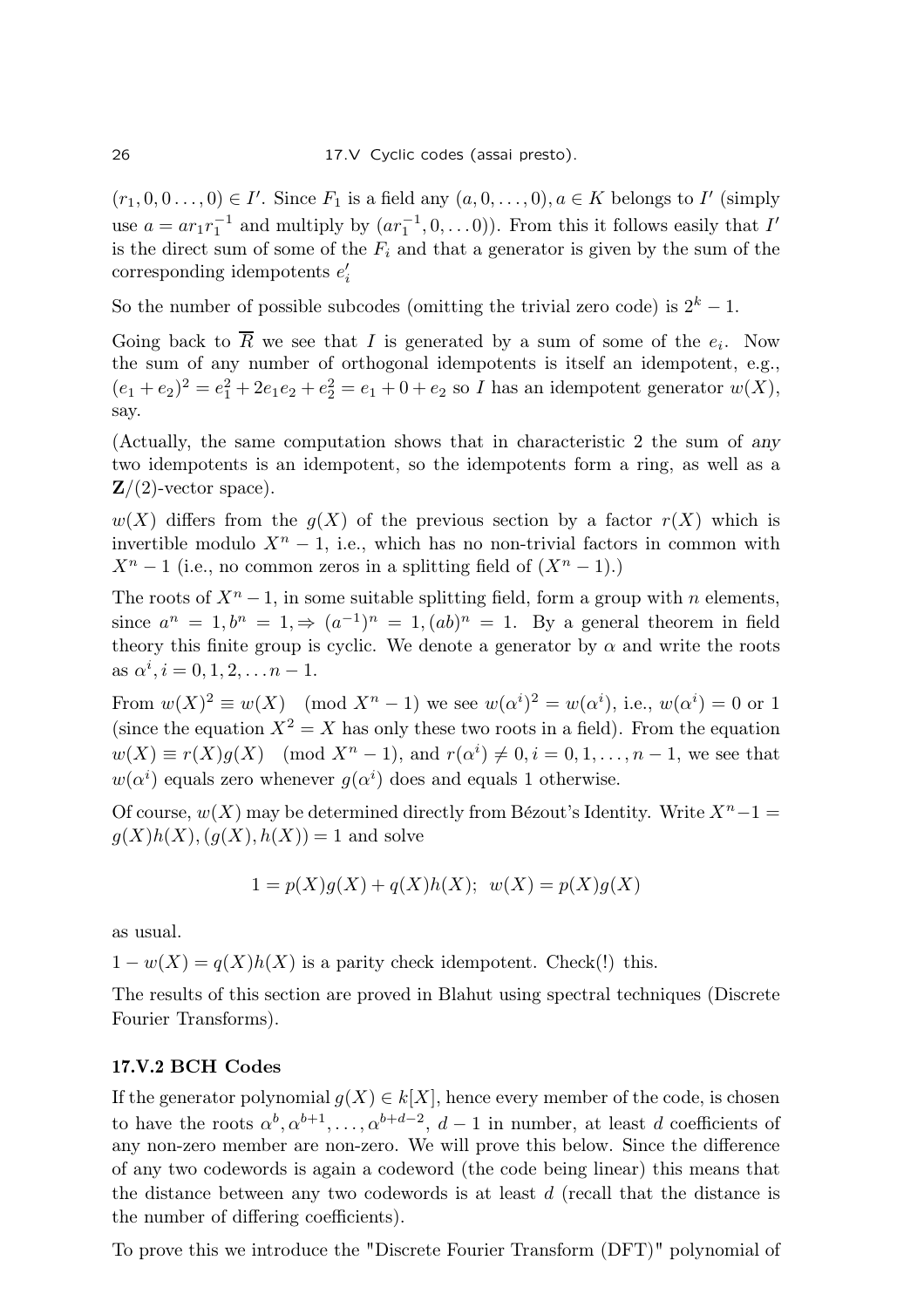a codeword  $q(X)$ . It is defined to be

$$
Q(X) = \sum_{i=0}^{n-1} q(\alpha^{-i}) X^i
$$

This actually depends only on the class of  $q(X)$  modulo  $X<sup>n</sup> - 1$ , since the roots of the latter are involved.  $Q(X)$  is a polynomial with coefficients in the splitting field of  $X^n - 1$ .

There is an inversion formula:

$$
q(X) = \sum_{j=0}^{n-1} Q(\alpha^j) X^j
$$

It is enough to prove equality of the two members for  $X = \alpha^{-k}, k = 0, 1, \ldots, n-1$ . Indeed, the difference of the two members is then a polynomal of degree  $\leq n-1$ , with *n* zeros, hence equal to the zero polynomial.

Let  $R(X)$  denote the right member.

Plugging the first expression into the right member we obtain

$$
R(X) = \sum_{i,j} X^j \alpha^{ij} q(\alpha^{-i})
$$

and

$$
R(\alpha^{-k}) = \sum_{i,j} \alpha^{(i-k)j} q(\alpha^{-i})
$$

Summing, w.r.t j, over all terms with  $i = k$ , we get  $q(\alpha^{-k})$  times n ones, adding up to  $q(\alpha^{-k})$ . Recall that *n* is odd,  $\equiv 1 \pmod{2}$ .

Summing over terms with a fixed  $i \neq k$  we get the geometric series

$$
q(\alpha^{-i})\sum_{j=0}^{n-1}\alpha^{j(i-k)}=
$$

$$
= q(\alpha^{-i}) \frac{1 - \alpha^{n(i-k)}}{1 - \alpha^{i-k}} = 0
$$

So

$$
R(\alpha^{-k}) = q(\alpha^{-k}), \ \ k = 0, 1, \dots n-1
$$

as claimed.

Remark: In arbitrary characteristic  $p$ , if  $n$  is relatively prime to  $p$ , the inversion formula reads

$$
q(X) = \frac{1}{n} \sum_{j=0}^{n-1} Q(\alpha^j) X^j
$$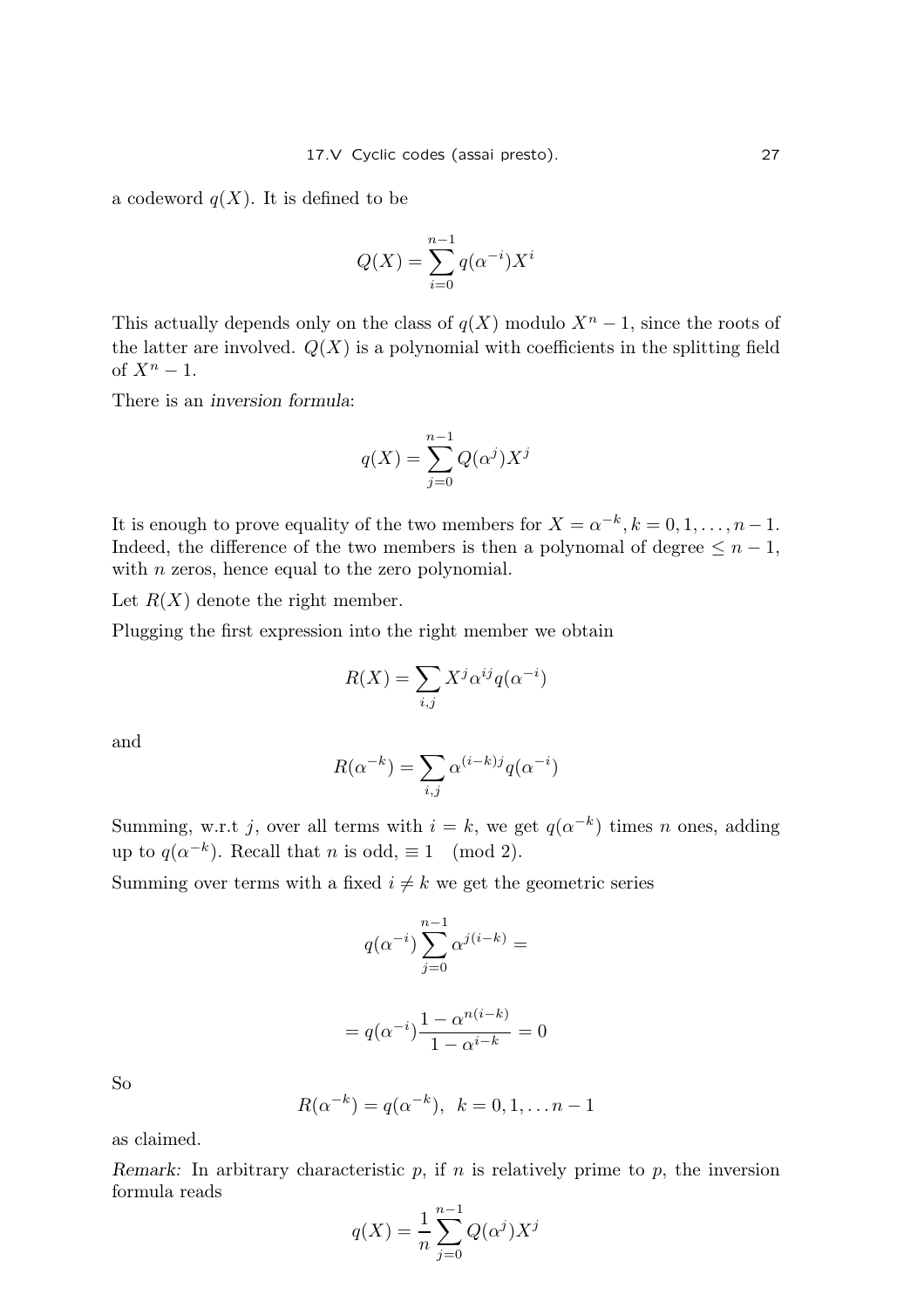the only difference being the extra factor  $1/n$ . This is obvious from the proof above. In some texts the DFT (or Mattson-Solomon) polynomial is defined without the minus signs. In that case the signs must be moved to the inversion formula.

Now, if exactly t of the coefficients of  $q(X)$  are non-zero, then from the inversion formula we see that  $Q(X)$  has exactly  $n - t$  roots that are powers of  $\alpha$ .

From the first expression we see that if  $q(X)$  has the  $d-1$  roots prescribed above (consecutive  $\alpha$ -powers) then  $Q(X)$  will have  $d-1$  consecutive coefficients equal to zero.

Multiplying by X will obviously not affect the number of  $\alpha$ -power roots of  $Q(X)$ . Neither will (subsequent) reduction modulo  $X<sup>n</sup> - 1$  (since  $\alpha$ -powers are roots of  $X^n-1$ :

$$
XQ(X) = k(X^n - 1) + r(X)
$$

yields

$$
Q(\alpha^i) = 0 \iff r(\alpha^i) = 0
$$

These two operations amount to a cyclic shift of the coefficients. So, on performing a number of shifts, if necessary, we may assume that the first  $d-1$  of them are zero, i.e.,  $Q(X)$  can be replaced by a polynomial of degree  $n-1-(d-1)=n-d$ without changing the number of  $\alpha$ -power roots.

So their number,  $n - t$ , is  $\leq n - d$ , i.e.,  $t \geq d$ .

The letters B, C, H are the initials of Bose, Ray-Chauduri, and Hocquenghem.

**17.V.3 Example:** There is no reason to expect that all non-zero roots of a  $Q(X)$ are  $\alpha$ -powers. So the true minimum distance may actually be larger than the "designed distance" d.

By way of example, let us consider  $n = 7$ . It is easy to check that

$$
X7 - 1 = X7 + 1 = (X + 1)(X3 + X + 1)(X3 + X2 + 1)
$$

and that the factors are irreducible.

Consider the code generated by  $q(X) = X^3 + X^2 + 1$ . Since 7 is a prime number any root  $\neq 1$  will generate the group of roots of  $X^7 - 1$ .

Let  $\alpha$  denote one root of  $q(X)$  in a suitable extension field (actually the field with 8 elements). By general principles (Freshman's Dream, Frobenius automorphism) the remaining roots are  $\alpha^2, \alpha^4$ . These  $\alpha$ -powers are then roots of all codeword polynomials. Since we have only two consecutive  $\alpha-$  power roots,  $\alpha$  and  $\alpha^2$ , our theorem predicts that the minimum distance code is  $\geq 2$ . But, actually, it is  $= 3$ .

As a vector space over  $\mathbf{Z}/(2)$  our code is spanned by

$$
g(X) = X^3 + X^2 + 1
$$
  
\n
$$
Xg(X) = X^4 + X^3 + X
$$
  
\n
$$
X^2g(X) = X^5 + X^4 + X^2
$$
  
\n
$$
X^3g(X) = X^6 + X^5 + X^3
$$